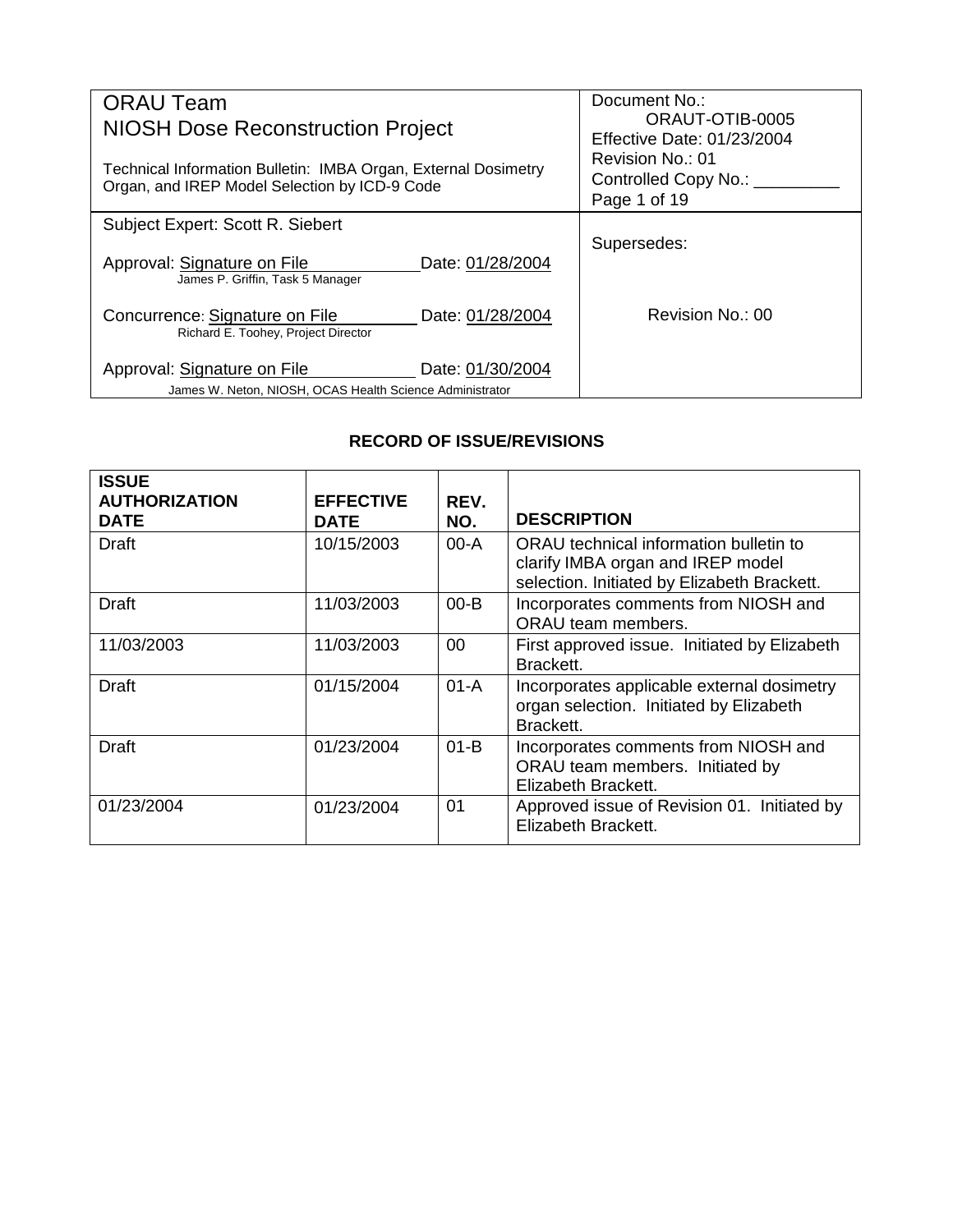| Effective Date: 01/23/2004 | Document No. ORAUT-OTIB-0005 |
|----------------------------|------------------------------|
| Revision No. 01            | Page 2 of 19                 |

## **IMBA Organ, External Dosimetry Organ, and IREP Model Selection by ICD-9 Code**

#### **1.0 Purpose**

This Technical Information Bulletin provides guidance on selecting appropriate ICRP modeled organs/tissues in the Integrated Modules for Bioassay Analysis (IMBA) software program to estimate the internal dose for specific ICD-9 codes, the appropriate organs/tissues to estimate external dose, and the appropriate model in the Interactive RadioEpidemiological Program (IREP).

## **2.0 Background**

Under EEOICPA, the organs/tissues for which doses must be estimated are those delineated by the specified ICD-9 code received from the Department of Labor (DOL). While many ICD-9 codes are clear in their intended organ/tissue, additional guidance is necessary to identify the appropriate IMBA model, organ/tissue for external dose estimate, and IREP model to use for the organ/tissue. This TIB designates the appropriate organ/tissue selection within IMBA to use for the various ICD-9 coded cancers, the appropriate organ/tissue to estimate external dose, and the appropriate IREP model to use as well.

## **3.0 Guidance**

The following table correlates ICD-9 codes to the appropriate organ/tissue selection in IMBA, the appropriate organ/tissue selection for external dose estimate, and the appropriate IREP model. Organs/tissues labeled "Highest non-met org/tiss" indicate that dose to the highest non-metabolic organ is to be used to represent the dose to the ICD-9 Code designated organ/tissue. A discussion of this term is included in section 4.0 of this bulletin. The remaining regions are described by the term used in IMBA.

| Table 1 |                                 |                          |                                |                      |
|---------|---------------------------------|--------------------------|--------------------------------|----------------------|
| ICD-9   |                                 |                          |                                |                      |
| Code    | Cancer code explanation         | IMBA applicable organ    | <b>External Organ</b>          | <b>IREP</b> model    |
| 140     | <b>MALIGANT NEOPLASM LIP</b>    |                          |                                |                      |
| 140.0   | MALIG NEO UPPER VERMILION       | Highest non-met org/tiss | Skin                           | Oral Cav and pharynx |
| 140.1   | MALIG NEO LOWER VERMILION       | Highest non-met org/tiss | Skin                           | Oral Cav and pharynx |
| 140.3   | MALIG NEO UPPER LIP, INNER      | Highest non-met org/tiss | Skin                           | Oral Cav and pharynx |
| 140.4   | MALIG NEO LOWER LIP, INNER      | Highest non-met org/tiss | Skin                           | Oral Cav and pharynx |
| 140.5   | MALIG NEO LIP, INNER NOS        | Highest non-met org/tiss | Skin                           | Oral Cav and pharynx |
| 140.6   | MALIG NEO LIP, COMMISSURE       | Highest non-met org/tiss | Skin                           | Oral Cav and pharynx |
| 140.8   | MALIG NEO LIP NEC               | Highest non-met org/tiss | Skin                           | Oral Cav and pharynx |
| 140.9   | <b>MALIG NEO LIP/VERMIL NOS</b> | Highest non-met org/tiss | Skin                           | Oral Cav and pharynx |
| 141     | <b>MALIG NEO TONGUE</b>         |                          |                                |                      |
| 141.0   | MALIG NEO TONGUE BASE           | Highest non-met org/tiss | Thyroid/Remainder <sup>1</sup> | Oral Cav and pharynx |
| 141.1   | MALIG NEO DORSAL TONGUE         | Highest non-met org/tiss | Thyroid/Remainder <sup>1</sup> | Oral Cav and pharynx |
| 141.2   | MALIG NEO TIP/LAT TONGUE        | Highest non-met org/tiss | Thyroid/Remainder <sup>1</sup> | Oral Cav and pharynx |
| 141.3   | <b>MALIG NEO VENTRAL TONGUE</b> | Highest non-met org/tiss | Thyroid/Remainder <sup>1</sup> | Oral Cav and pharynx |
| 141.4   | MALIG NEO ANT 2/3 TONGUE        | Highest non-met org/tiss | Thyroid/Remainder <sup>1</sup> | Oral Cav and pharynx |
| 141.5   | MALIG NEO TONGUE JUNCTION       | Highest non-met org/tiss | Thyroid/Remainder <sup>1</sup> | Oral Cav and pharynx |
| 141.6   | MALIG NEO LINGUAL TONSIL        | LNET                     | Thyroid/Remainder <sup>1</sup> | Oral Cav and pharynx |
| 141.8   | MALIG NEO TONGUE NEC            | Highest non-met org/tiss | Thyroid/Remainder <sup>1</sup> | Oral Cav and pharynx |
| 141.9   | MALIG NEO TONGUE NOS            | Highest non-met org/tiss | Thyroid/Remainder <sup>1</sup> | Oral Cav and pharynx |
| 142     | MALIG NEO MAJOR SALIVARY        |                          |                                |                      |
| 142.0   | <b>MALIG NEO PAROTID</b>        | Highest non-met org/tiss | Thyroid/Remainder <sup>1</sup> | Oral Cav and pharynx |
| 142.1   | <b>MALIG NEO SUBMANDIBULAR</b>  | Highest non-met org/tiss | Thyroid/Remainder <sup>1</sup> | Oral Cav and pharynx |
| 142.2   | <b>MALIG NEO SUBLINGUAL</b>     | Highest non-met org/tiss | Thyroid/Remainder <sup>1</sup> | Oral Cav and pharynx |
| 142.8   | MALIG NEO MAJ SALIVARY NEC      | Highest non-met org/tiss | Thyroid/Remainder <sup>1</sup> | Oral Cav and pharynx |
| 142.9   | <b>MALIG NEO SALIVARY NOS</b>   | Highest non-met org/tiss | Thyroid/Remainder <sup>1</sup> | Oral Cav and pharynx |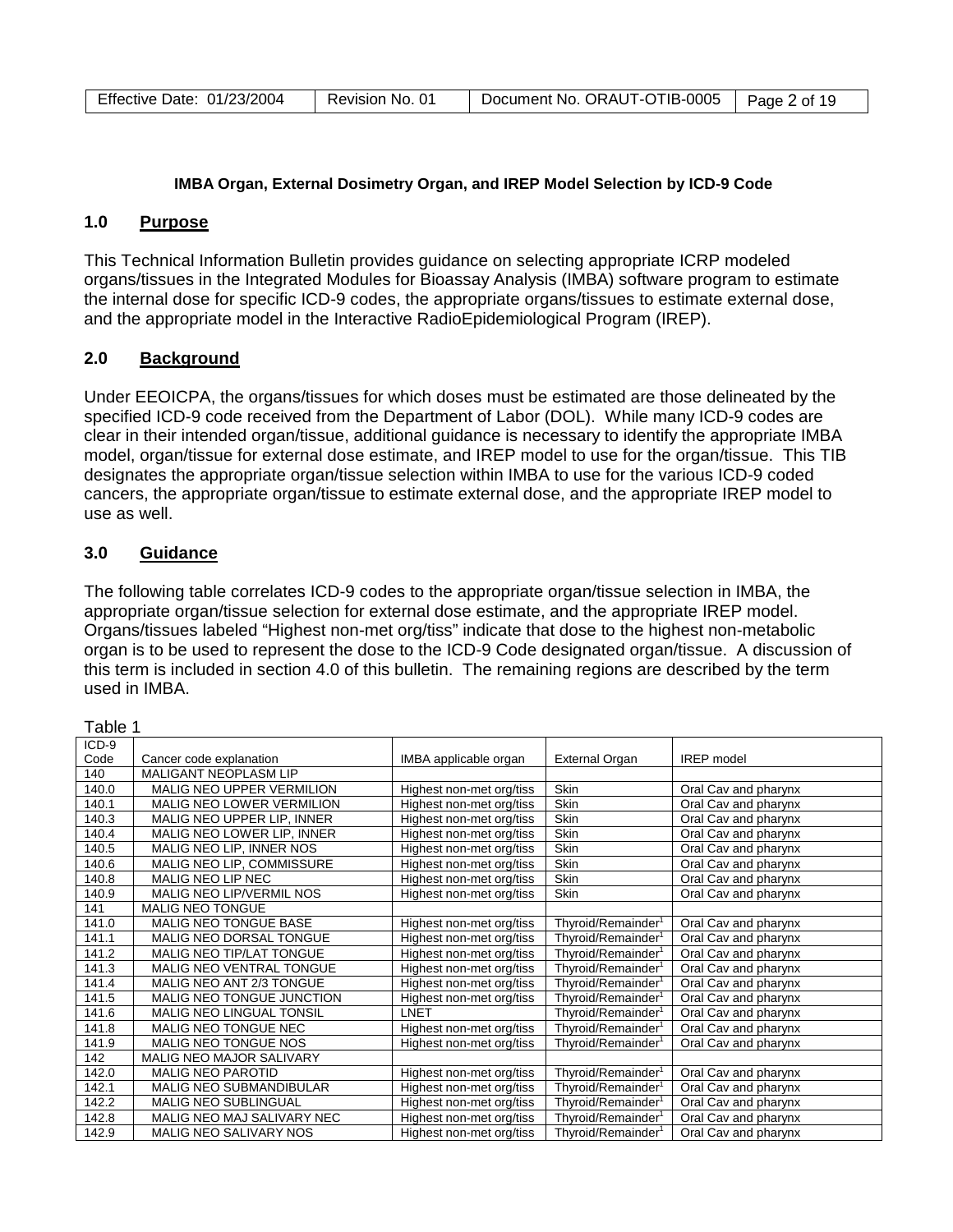| Effective Date: 01/23/2004 | Revision No. 01 | Document No. ORAUT-OTIB-0005   Page 3 of 19 |  |
|----------------------------|-----------------|---------------------------------------------|--|
|----------------------------|-----------------|---------------------------------------------|--|

| ICD-9          |                                               |                          |                                |                      |
|----------------|-----------------------------------------------|--------------------------|--------------------------------|----------------------|
| Code           | Cancer code explanation                       | IMBA applicable organ    | <b>External Organ</b>          | <b>IREP</b> model    |
| 143            | MALIGNANT NEOPLASM GUM                        |                          |                                |                      |
| 143.0          | <b>MALIG NEO UPPER GUM</b>                    | Highest non-met org/tiss | Thyroid/Remainder <sup>1</sup> | Oral Cav and pharynx |
| 143.1          | MALIG NEO LOWER GUM                           | Highest non-met org/tiss | Thyroid/Remainder <sup>1</sup> | Oral Cav and pharynx |
| 143.8          | MALIG NEO GUM NEC                             | Highest non-met org/tiss | Thyroid/Remainder <sup>1</sup> | Oral Cav and pharynx |
| 143.9          | MALIG NEO GUM NOS                             | Highest non-met org/tiss | Thyroid/Remainder <sup>1</sup> | Oral Cav and pharynx |
| 144            | MALIG NEO MOUTH FLOOR                         |                          |                                |                      |
| 144.0          | MALIG NEO ANT FLOOR MOUTH                     | Highest non-met org/tiss | Thyroid/Remainder <sup>1</sup> | Oral Cav and pharynx |
| 144.1          | MALIG NEO LAT FLOOR MOUTH                     | Highest non-met org/tiss | Thyroid/Remainder <sup>1</sup> | Oral Cav and pharynx |
| 144.8          | MALIG NEO MOUTH FLOOR NEC                     | Highest non-met org/tiss | Thyroid/Remainder <sup>1</sup> | Oral Cav and pharynx |
| 144.9          | MALIG NEO MOUTH FLOOR NOS                     | Highest non-met org/tiss | Thyroid/Remainder <sup>1</sup> | Oral Cav and pharynx |
| 145            | MALIG NEO MOUTH NEC/NOS                       |                          |                                |                      |
| 145.0          | MALIG NEO CHEEK MUCOSA                        | Highest non-met org/tiss | Thyroid/Remainder <sup>1</sup> | Oral Cav and pharynx |
| 145.1          | MALIG NEO MOUTH VESTIBULE                     | Highest non-met org/tiss | Thyroid/Remainder <sup>1</sup> | Oral Cav and pharynx |
| 145.2          | <b>MALIG NEO HARD PALATE</b>                  | Highest non-met org/tiss | Thyroid/Remainder <sup>1</sup> | Oral Cav and pharynx |
| 145.3          | MALIG NEO SOFT PALATE                         | Highest non-met org/tiss | Thyroid/Remainder <sup>1</sup> | Oral Cav and pharynx |
| 145.4          | MALIG NEO UVULA                               | Highest non-met org/tiss | Thyroid/Remainder <sup>1</sup> | Oral Cav and pharynx |
| 145.5          | MALIG NEO PALATE NOS                          | Highest non-met org/tiss | Thyroid/Remainder <sup>1</sup> | Oral Cav and pharynx |
| 145.6          | MALIG NEO RETROMOLAR                          | Highest non-met org/tiss | Thyroid/Remainder <sup>1</sup> | Oral Cav and pharynx |
| 145.8          | MALIG NEO MOUTH NEC                           | Highest non-met org/tiss | Thyroid/Remainder <sup>1</sup> | Oral Cav and pharynx |
| 145.9          | MALIG NEO MOUTH NOS                           | Highest non-met org/tiss | Thyroid/Remainder <sup>1</sup> | Oral Cav and pharynx |
| 146            | MALIG NEO OROPHARYNX                          |                          |                                |                      |
| 146.0          | <b>MALIG NEO TONSIL</b>                       | <b>LNET</b>              | Esophagus                      | Oral Cav and pharynx |
| 146.1          | MALIG NEO TONSILLAR FOSSA                     | LNET                     | Esophagus                      | Oral Cav and pharynx |
| 146.2          | MALIG NEO TONSIL PILLARS                      | <b>LNET</b>              | Esophagus                      | Oral Cav and pharynx |
| 146.3          | MALIG NEO VALLECULA                           | ET <sub>2</sub>          | Esophagus                      | Oral Cav and pharynx |
| 146.4          | <b>MALIG NEO ANT EPIGLOTTIS</b>               | ET <sub>2</sub>          | Esophagus                      | Oral Cav and pharynx |
| 146.5          | MALIG NEO EPIGLOTTIS JUNCT                    | ET <sub>2</sub>          | Esophagus                      | Oral Cav and pharynx |
| 146.6          | MALIG NEO LAT OROPHARYNX                      | ET <sub>2</sub>          | Esophagus                      | Oral Cav and pharynx |
| 146.7          | MALIG NEO POST OROPHARYNX                     | ET <sub>2</sub>          | Esophagus                      | Oral Cav and pharynx |
| 146.8          | MALIG NEO OROPHARYNX NEC                      | ET <sub>2</sub>          | Esophagus                      | Oral Cav and pharynx |
| 146.9          | MALIG NEO OROPHARYNX NOS                      | ET <sub>2</sub>          | Esophagus                      | Oral Cav and pharynx |
| 147            | MALIG NEO NASOPHARYNX                         |                          |                                |                      |
| 147.0          | MALIG NEO SUPER NASOPHARYN                    | ET <sub>2</sub>          | Esophagus                      | Oral Cav and pharynx |
| 147.1          | MALIG NEO POST NASOPHARYNX                    | ET2                      | Esophagus                      | Oral Cav and pharynx |
| 147.2          | MALIG NEO LAT NASOPHARYNX                     | ET2                      | Esophagus                      | Oral Cav and pharynx |
| 147.3          | MALIG NEO ANT NASOPHARYNX                     | ET <sub>2</sub>          | Esophagus                      | Oral Cav and pharynx |
| 147.8          | MALIG NEO NASOPHARYNX NEC                     | ET <sub>2</sub>          | Esophagus                      | Oral Cav and pharynx |
| 147.9          | MALIG NEO NASOPHARYNX NOS                     | ET <sub>2</sub>          | Esophagus                      | Oral Cav and pharynx |
| 148            | MALIG NEO HYPOPHARYNX                         |                          |                                |                      |
| 148.0          | MALIG NEO POSTCRICOID                         | ET2                      | Esophagus                      | Oral Cav and pharynx |
| 148.1          | MALIG NEO PYRIFORM SINUS                      | ET <sub>2</sub>          | Esophagus                      | Oral Cav and pharynx |
| 148.2          | MALIG NEO ARYEPIGLOTT FOLD                    | ET <sub>2</sub>          | Esophagus                      | Oral Cav and pharynx |
| 148.3          | MALIG NEO POST HYPOPHARYNX                    | ET <sub>2</sub>          | Esophagus                      | Oral Cav and pharynx |
| 148.8          | MALIG NEO HYPOPHARYNX NEC                     | ET2                      | Esophagus                      | Oral Cav and pharynx |
| 148.9          | MALIG NEO HYPOPHARYNX NOS                     | E12                      | Esophagus                      | Oral Cav and pharynx |
| 149            | OTHER MALIG OROPHARYNX                        |                          |                                |                      |
| 149.0          | MALIG NEO PHARYNX NOS                         | ET <sub>2</sub>          | Esophagus                      | Oral Cav and pharynx |
| 149.1          | MALIG NEO WALDEYER'S RING                     | <b>LNET</b>              | Esophagus                      | Oral Cav and pharynx |
| 149.8          | MALIG NEO ORAL/PHARYNX NEC                    | ET <sub>2</sub>          | Esophagus                      | Oral Cav and pharynx |
| 149.9          | MALIG NEO OROPHRYN ILL-DEF                    | ET <sub>2</sub>          | Esophagus                      | Oral Cav and pharynx |
| 150            | <b>MALIG NEO ESOPHAGUS</b>                    |                          |                                |                      |
| 150.0          | MALIG NEO CERVICAL ESOPHAG                    | Esophagus                | Esophagus                      | Esophagus            |
| 150.1          | MALIG NEO THORACIC ESOPHAG                    | Esophagus                | Esophagus                      | Esophagus            |
| 150.2          | MALIG NEO ABDOMIN ESOPHAG                     | Esophagus                | Esophagus                      | Esophagus            |
| 150.3          | MALIG NEO UPPER 3RD ESOPH                     | Esophagus                | Esophagus                      | Esophagus            |
| 150.4          | MALIG NEO MIDDLE 3RD ESOPH                    | Esophagus                | Esophagus                      | Esophagus            |
| 150.5          | MALIG NEO LOWER 3RD ESOPH                     | Esophagus                | Esophagus                      | Esophagus            |
| 150.8          | MALIG NEO ESOPHAGUS NEC                       | Esophagus                | Esophagus                      | Esophagus            |
| 150.9          | MALIG NEO ESOPHAGUS NOS                       | Esophagus                | Esophagus                      | Esophagus            |
| 151            | MALIGNANT NEO STOMACH                         |                          |                                |                      |
| 151.0<br>151.1 | MALIG NEO STOMACH CARDIA<br>MALIG NEO PYLORUS | Stomach<br>Stomach       | Stomach<br>Stomach             | Stomach<br>Stomach   |
| 151.2          | MALIG NEO PYLORIC ANTRUM                      | Stomach                  | Stomach                        | Stomach              |
| 151.3          | MALIG NEO STOMACH FUNDUS                      | Stomach                  | Stomach                        | Stomach              |
|                |                                               |                          |                                |                      |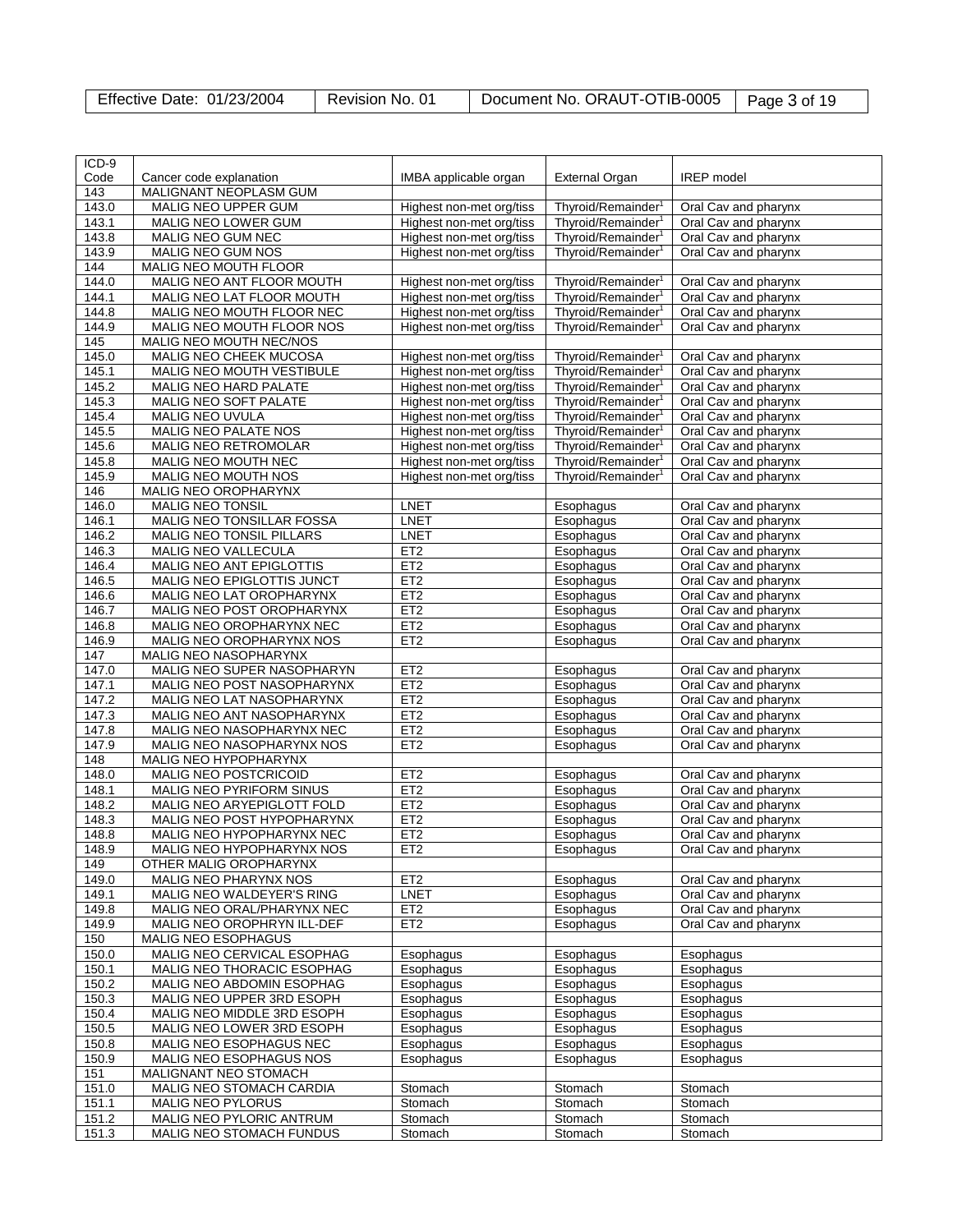| ICD-9 |                                  |                          |                                |                   |
|-------|----------------------------------|--------------------------|--------------------------------|-------------------|
| Code  | Cancer code explanation          | IMBA applicable organ    | External Organ                 | <b>IREP</b> model |
| 151.4 | MALIG NEO STOMACH BODY           |                          | Stomach                        | Stomach           |
|       |                                  | Stomach                  |                                |                   |
| 151.5 | MALIG NEO STOM LESSER CURV       | Stomach                  | Stomach                        | Stomach           |
| 151.6 | MALIG NEO STOM GREAT CURV        | Stomach                  | Stomach                        | Stomach           |
| 151.8 | MALIG NEO STOMACH NEC            | Stomach                  | Stomach                        | Stomach           |
| 151.9 | MALIG NEO STOMACH NOS            | Stomach                  | Stomach                        | Stomach           |
| 152   | MALIG NEO SMALL BOWEL            |                          |                                |                   |
| 152.0 | MALIG NEO DUODENUM               | SI                       | Stomach                        | All digestive     |
| 152.1 | MALIG NEO JEJUNUM                | $\overline{\mathsf{SI}}$ | Stomach                        | All digestive     |
| 152.2 | <b>MALIG NEO ILEUM</b>           | $\overline{\mathsf{SI}}$ | Stomach                        | All digestive     |
| 152.3 | MALIG NEO MECKEL'S DIVERT        | $\overline{\mathsf{S}}$  | Stomach                        | All digestive     |
| 152.8 | MALIG NEO SMALL BOWEL NEC        | $\overline{\mathsf{SI}}$ | Stomach                        | All digestive     |
| 152.9 | MALIG NEO SMALL BOWEL NOS        | $\overline{\mathsf{SI}}$ | Stomach                        | All digestive     |
| 153   | MALIGNANT NEOPLASM COLON         |                          |                                |                   |
| 153.0 | MALIG NEO HEPATIC FLEXURE        | ULI                      | Colon                          | Colon             |
| 153.1 | MALIG NEO TRANSVERSE COLON       | ULI                      | Colon                          | Colon             |
| 153.2 | MALIG NEO DESCEND COLON          | LLI                      | Colon                          | Colon             |
|       |                                  |                          |                                |                   |
| 153.3 | MALIG NEO SIGMOID COLON          | LLI                      | Colon                          | Colon             |
| 153.4 | <b>MALIG NEO CECUM</b>           | ULI                      | Colon                          | Colon             |
| 153.5 | MALIG NEO APPENDIX               | ULI                      | Colon                          | Colon             |
| 153.6 | MALIG NEO ASCEND COLON           | ULI                      | Colon                          | Colon             |
| 153.7 | MALIG NEO SPLENIC FLEXURE        | LLI                      | Colon                          | Colon             |
| 153.8 | MALIG NEO COLON NEC              | Colon                    | Colon                          | Colon             |
| 153.9 | MALIG NEO COLON NOS              | Colon                    | Colon                          | Colon             |
| 154   | MALIG NEO RECTUM/ANUS            |                          |                                |                   |
| 154.0 | MALIG NEO RECTOSIGMOID JCT       | LLI                      | Colon                          | Rectum            |
| 154.1 | <b>MALIG NEO RECTUM</b>          | LЦ                       | Colon                          | Rectum            |
| 154.2 | MALIG NEO ANAL CANAL             | ЦH                       | Colon                          | Rectum            |
| 154.3 | MALIG NEO ANUS NOS               | LLI                      | Colon                          | Rectum            |
| 154.8 | MALIG NEO RECTUM/ANUS NEC        | LLI                      | Colon                          | Rectum            |
| 155   | MALIGNANT NEOPLASM LIVER         |                          |                                |                   |
| 155.0 | MALIG NEO LIVER, PRIMARY         | Liver                    | Liver                          | Liver             |
|       |                                  |                          |                                |                   |
| 155.1 | MALIG NEO INTRAHEPAT DUCTS       | Gallbladder              | Bladder                        | Gallbladder       |
| 155.2 | MALIG NEO LIVER NOS              | Liver                    | Liver                          | Liver             |
| 156   | MALIG NEO GB/EXTRAHEPATIC        |                          |                                |                   |
| 156.0 | <b>MALIG NEO GALLBLADDER</b>     | Gallbladder              | <b>Bladder</b>                 | Gallbladder       |
| 156.1 | MALIG NEO EXTRAHEPAT DUCTS       | Gallbladder              | <b>Bladder</b>                 | Gallbladder       |
| 156.2 | MALIG NEO AMPULLA VATER          | Gallbladder              | Bladder                        | Gallbladder       |
| 156.8 | MALIG NEO BILIARY NEC            | Gallbladder              | <b>Bladder</b>                 | Gallbladder       |
| 156.9 | <b>MALIG NEO BILIARY NOS</b>     | Gallbladder              | <b>Bladder</b>                 | Gallbladder       |
| 157   | MALIGNANT NEO PANCREAS           |                          |                                |                   |
| 157.0 | MALIG NEO PANCREAS HEAD          | Pancreas                 | Stomach                        | Pancreas          |
| 157.1 | MALIG NEO PANCREAS BODY          | Pancreas                 | Stomach                        | Pancreas          |
| 157.2 | <b>MALIG NEO PANCREAS TAIL</b>   | Pancreas                 | Stomach                        | Pancreas          |
| 157.3 | <b>MALIG NEO PANCREATIC DUCT</b> | Pancreas                 | Stomach                        | Pancreas          |
| 157.4 | MALIG NEO ISLET LANGERHANS       | Pancreas                 | Stomach                        | <b>Pancreas</b>   |
| 157.8 | MALIG NEO PANCREAS NEC           | Pancreas                 | Stomach                        | Pancreas          |
| 157.9 | MALIG NEO PANCREAS NOS           | Pancreas                 | Stomach                        | Pancreas          |
| 158   | <b>MALIG NEO PERITONEUM</b>      |                          |                                |                   |
| 158.0 | MALIG NEO RETROPERITONEUM        |                          | Stomach                        | All digestive     |
|       |                                  | Highest non-met org/tiss |                                |                   |
| 158.8 | MALIG NEO PERITONEUM NEC         | Highest non-met org/tiss | Stomach                        | All digestive     |
| 158.9 | MALIG NEO PERITONEUM NOS         | Highest non-met org/tiss | Stomach                        | All digestive     |
| 159   | OTHER MALIG NEO GI/PERITON       |                          |                                |                   |
| 159.0 | MALIG NEO INTESTINE NOS          | Colon                    | Stomach                        | All digestive     |
| 159.1 | MALIG NEO SPLEEN NEC             | Spleen                   | Stomach                        | All digestive     |
| 159.8 | MALIG NEO GI/INTRA-ABD NEC       | Highest non-met org/tiss | Stomach                        | All digestive     |
| 159.9 | MALIG NEO GI TRACT ILL-DEF       | Highest non-met org/tiss | Stomach                        | All digestive     |
| 160   | MALIG NEO NASAL CAV/SINUS        |                          |                                |                   |
| 160.0 | MALIG NEO NASAL CAVITIES         | ET1                      | Thyroid/Remainder <sup>1</sup> | Other respiratory |
| 160.1 | MALIG NEO MIDDLE EAR             | Highest non-met org/tiss | Thyroid/Remainder <sup>1</sup> | Other respiratory |
| 160.2 | MALIG NEO MAXILLARY SINUS        | Highest non-met org/tiss | Thyroid/Remainder <sup>1</sup> | Other respiratory |
| 160.3 | MALIG NEO ETHMOIDAL SINUS        | Highest non-met org/tiss | Thyroid/Remainder <sup>1</sup> | Other respiratory |
| 160.4 | MALIG NEO FRONTAL SINUS          | Highest non-met org/tiss | Thyroid/Remainder <sup>1</sup> | Other respiratory |
| 160.5 | MALIG NEO SPHENOID SINUS         | Highest non-met org/tiss | Thyroid/Remainder <sup>1</sup> | Other respiratory |
| 160.8 | MALIG NEO ACCESS SINUS NEC       | Highest non-met org/tiss | Thyroid/Remainder <sup>1</sup> | Other respiratory |
|       |                                  |                          |                                |                   |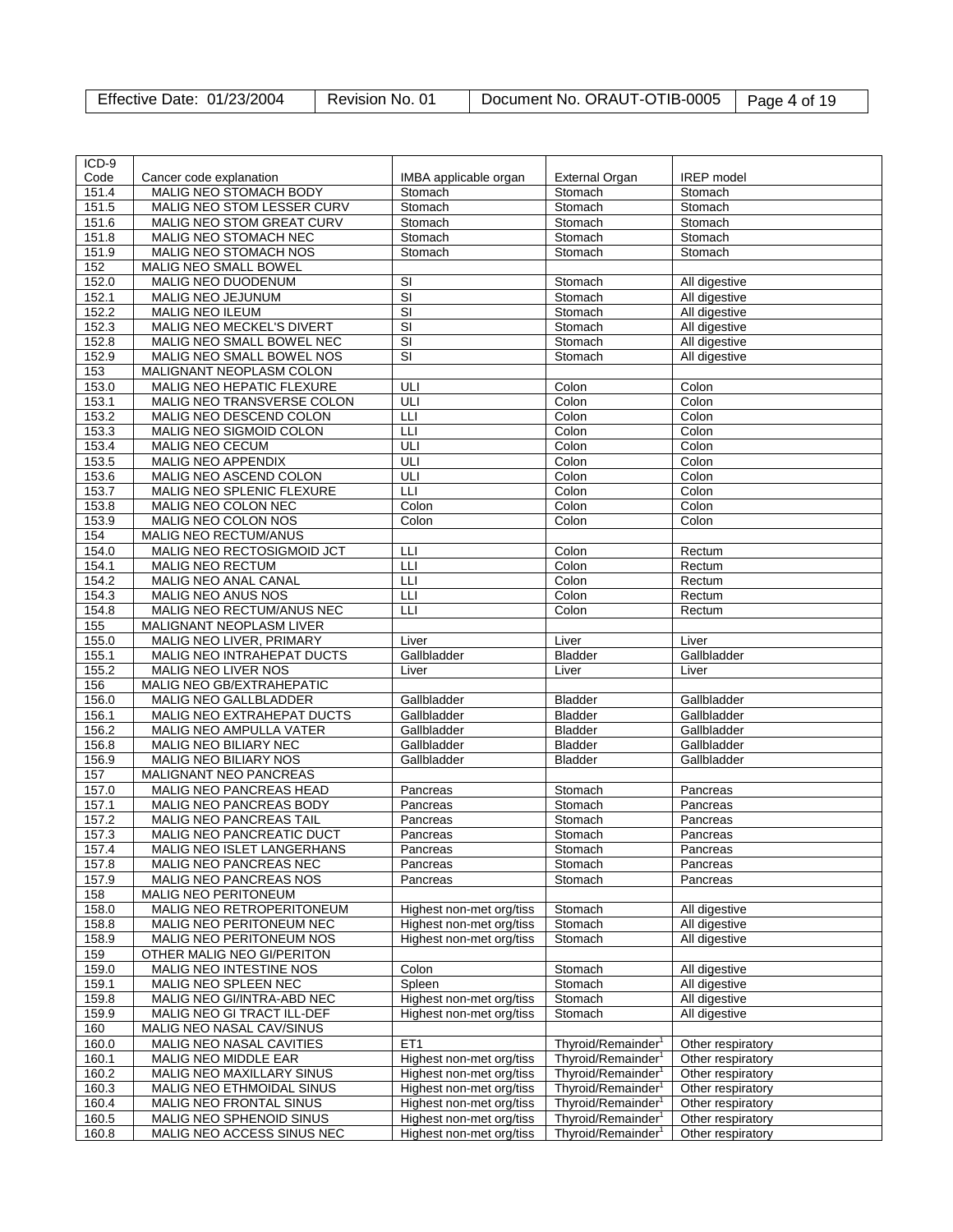| Effective Date: 01/23/2004 | Revision No. 01 | Document No. ORAUT-OTIB-0005   Page 5 of 19 |  |
|----------------------------|-----------------|---------------------------------------------|--|
|----------------------------|-----------------|---------------------------------------------|--|

| ICD-9          |                                                    |                          |                                |                                                      |
|----------------|----------------------------------------------------|--------------------------|--------------------------------|------------------------------------------------------|
| Code           | Cancer code explanation                            | IMBA applicable organ    | <b>External Organ</b>          | <b>IREP</b> model                                    |
| 160.9          | MALIG NEO ACCESS SINUS NOS                         | Highest non-met org/tiss | Thyroid/Remainder <sup>1</sup> | Other respiratory                                    |
| 161            | MALIGNANT NEO LARYNX                               |                          |                                |                                                      |
| 161.0          | MALIG NEO GLOTTIS                                  | ET <sub>2</sub>          | Esophagus                      | Other respiratory                                    |
| 161.1          | MALIG NEO SUPRAGLOTTIS                             | ET <sub>2</sub>          | Esophagus                      | Other respiratory                                    |
| 161.2          | MALIG NEO SUBGLOTTIS                               | ET2                      | Esophagus                      | Other respiratory                                    |
| 161.3          | MALIG NEO CARTILAGE LARYNX                         | ET <sub>2</sub>          | Esophagus                      | Other respiratory                                    |
| 161.8          | MALIG NEO LARYNX NEC                               | ET <sub>2</sub>          | Esophagus                      | Other respiratory                                    |
| 161.9          | MALIG NEO LARYNX NOS                               | ET <sub>2</sub>          | Esophagus                      | Other respiratory                                    |
| 162            | MALIG NEO TRACHEA/LUNG                             |                          |                                |                                                      |
|                |                                                    |                          |                                |                                                      |
| 162.0          | MALIG NEO TRACHEA                                  | Lung                     | Lung                           | Lung                                                 |
| 162.2          | MALIG NEO MAIN BRONCHUS                            | Lung                     | Lung                           | Lung                                                 |
| 162.3          | MALIG NEO UPPER LOBE LUNG                          | Lung                     | Lung                           | Lung                                                 |
| 162.4          | MALIG NEO MIDDLE LOBE LUNG                         | Lung                     | Lung                           | Lung                                                 |
| 162.5          | MALIG NEO LOWER LOBE LUNG                          | Lung                     | Lung                           | Lung                                                 |
| 162.8          | MALIG NEO BRONCH/LUNG NEC                          | Lung                     | Lung                           | Lung                                                 |
| 162.9          | MALIG NEO BRONCH/LUNG NOS                          | Lung                     | Lung                           | Lung                                                 |
| 163            | MALIGNANT NEOPL PLEURA                             |                          |                                |                                                      |
| 163.0          | MALIG NEO PARIETAL PLEURA                          | Highest non-met org/tiss | Lung                           | Other respiratory                                    |
| 163.1          | MALIG NEO VISCERAL PLEURA                          | Highest non-met org/tiss |                                | Other respiratory                                    |
|                |                                                    |                          | Lung                           |                                                      |
| 163.8          | MALIG NEO PLEURA NEC                               | Highest non-met org/tiss | Lung                           | Other respiratory                                    |
| 163.9          | MALIG NEO PLEURA NOS                               | Highest non-met org/tiss | Lung                           | Other respiratory                                    |
| 164            | MALIG NEO THYMUS/MEDIASTIN                         |                          |                                |                                                      |
| 164.0          | MALIG NEO THYMUS                                   | Thymus                   | Thymus                         | Other respiratory                                    |
| 164.1          | <b>MALIG NEO HEART</b>                             | <b>Heart Wall</b>        | Thymus                         | Other respiratory                                    |
| 164.2          | MALIG NEO ANT MEDIASTINUM                          | Highest non-met org/tiss | Thymus                         | Other respiratory                                    |
| 164.3          | MALIG NEO POST MEDIASTINUM                         | Highest non-met org/tiss | Thymus                         | Other respiratory                                    |
| 164.8          | MALIG NEO MEDIASTINUM NEC                          | Highest non-met org/tiss | Thymus                         | Other respiratory                                    |
| 164.9          | MALIG NEO MEDIASTINUM NOS                          | Highest non-met org/tiss | Thymus                         | Other respiratory                                    |
| 165            | OTH/ILL-DEF MAL NEO RESP                           |                          |                                |                                                      |
|                |                                                    |                          |                                |                                                      |
| 165.0          | MALIG NEO UPPER RESP NOS                           | Lung                     | Lung                           | Other respiratory                                    |
| 165.8          | MALIG NEO THORAX/RESP NEC                          | Lung                     | Lung                           | Other respiratory                                    |
| 165.9          | MALIG NEO RESP SYSTEM NOS                          | Lung                     | Lung                           | Other respiratory                                    |
|                |                                                    |                          |                                |                                                      |
| 170            | MALIG NEO BONE/ARTIC CART                          |                          |                                |                                                      |
| 170.0          | MALIG NEO SKULL/FACE BONE                          | Bone surface             | <b>Bone Surface</b>            | Bone                                                 |
| 170.1          | MALIG NEO MANDIBLE                                 | Bone surface             | <b>Bone Surface</b>            | <b>Bone</b>                                          |
|                |                                                    |                          |                                |                                                      |
| 170.2          | MALIG NEO VERTEBRAE                                | Bone surface             | <b>Bone Surface</b>            | Bone                                                 |
| 170.3          | MALIG NEO RIBS/STERN/CLAV                          | Medical review           | <b>Bone Surface</b>            | <b>Bone</b>                                          |
| 170.4          | MALIG NEO LONG BONES ARM                           | Bone surface             | <b>Bone Surface</b>            | Bone                                                 |
| 170.5          | MALIG NEO BONES WRIST/HAND                         | Bone surface             | <b>Bone Surface</b>            | Bone                                                 |
| 170.6          | MALIG NEO PELVIC GIRDLE                            | Medical review           | <b>Bone Surface</b>            | <b>Bone</b>                                          |
| 170.7          | MALIG NEO LONG BONES LEG                           | Medical review           | <b>Bone Surface</b>            | Bone                                                 |
| 170.8          | MALIG NEO BONES ANKLE/FOOT                         | Bone surface             | <b>Bone Surface</b>            | <b>Bone</b>                                          |
| 170.9          | MALIG NEO BONE NOS                                 | Medical review           | <b>Bone Surface</b>            | Bone                                                 |
| 171            | <b>MALIG NEO SOFT TISSUE</b>                       |                          |                                |                                                      |
| 171.0          | MALIG NEO SOFT TISSUE HEAD                         | Highest non-met org/tiss | Thyroid/Remainder <sup>1</sup> |                                                      |
| 171.2          |                                                    |                          |                                | <b>Connective Tissue</b><br><b>Connective Tissue</b> |
|                | MALIG NEO SOFT TISSUE ARM                          | Highest non-met org/tiss | Remainder <sup>2</sup>         |                                                      |
| 171.3          | MALIG NEO SOFT TISSUE LEG                          | Highest non-met org/tiss | Remainder <sup>2</sup>         | <b>Connective Tissue</b>                             |
| 171.4          | MALIG NEO SOFT TIS THORAX                          | Highest non-met org/tiss | Remainder <sup>2</sup>         | <b>Connective Tissue</b>                             |
| 171.5          | MALIG NEO SOFT TIS ABDOMEN                         | Highest non-met org/tiss | Remainder <sup>2</sup>         | Connective Tissue                                    |
| 171.6          | MALIG NEO SOFT TIS PELVIS                          | Highest non-met org/tiss | Remainder <sup>2</sup>         | <b>Connective Tissue</b>                             |
| 171.7          | MALIG NEO TRUNK NOS                                | Highest non-met org/tiss | $R$ emainder <sup>2</sup>      | <b>Connective Tissue</b>                             |
| 171.8          | MALIG NEO SOFT TISSUE NEC                          | Highest non-met org/tiss | Remainder <sup>2</sup>         | <b>Connective Tissue</b>                             |
| 171.9          | MALIG NEO SOFT TISSUE NOS                          | Highest non-met org/tiss | Remainder <sup>2</sup>         | <b>Connective Tissue</b>                             |
| 172            | MALIGNANT MELANOMA SKIN                            |                          |                                |                                                      |
| 172.0          | MALIG MELANOMA LIP                                 | Skin                     | Skin                           | Malignant melanoma                                   |
|                |                                                    |                          |                                |                                                      |
| 172.1          | MALIG MELANOMA EYELID                              | Skin                     | Skin                           | Malignant melanoma                                   |
| 172.2          | MALIG MELANOMA EAR                                 | Skin                     | Skin                           | Malignant melanoma                                   |
| 172.3          | MALIG MELANOMA FACE NEC/NOS                        | Skin                     | Skin                           | Malignant melanoma                                   |
| 172.4          | MALIG MELANOMA SCALP/NECK                          | Skin                     | Skin                           | Malignant melanoma                                   |
| 172.5          | MALIG MELANOMA TRUNK                               | Skin                     | Skin                           | Malignant melanoma                                   |
| 172.6          | MALIG MELANOMA ARM                                 | Skin                     | Skin                           | Malignant melanoma                                   |
| 172.7          | MALIG MELANOMA LEG                                 | Skin                     | Skin                           | Malignant melanoma                                   |
| 172.8<br>172.9 | MALIG MELANOMA SKIN NEC<br>MALIG MELANOMA SKIN NOS | Skin<br>Skin             | Skin<br>Skin                   | Malignant melanoma<br>Malignant melanoma             |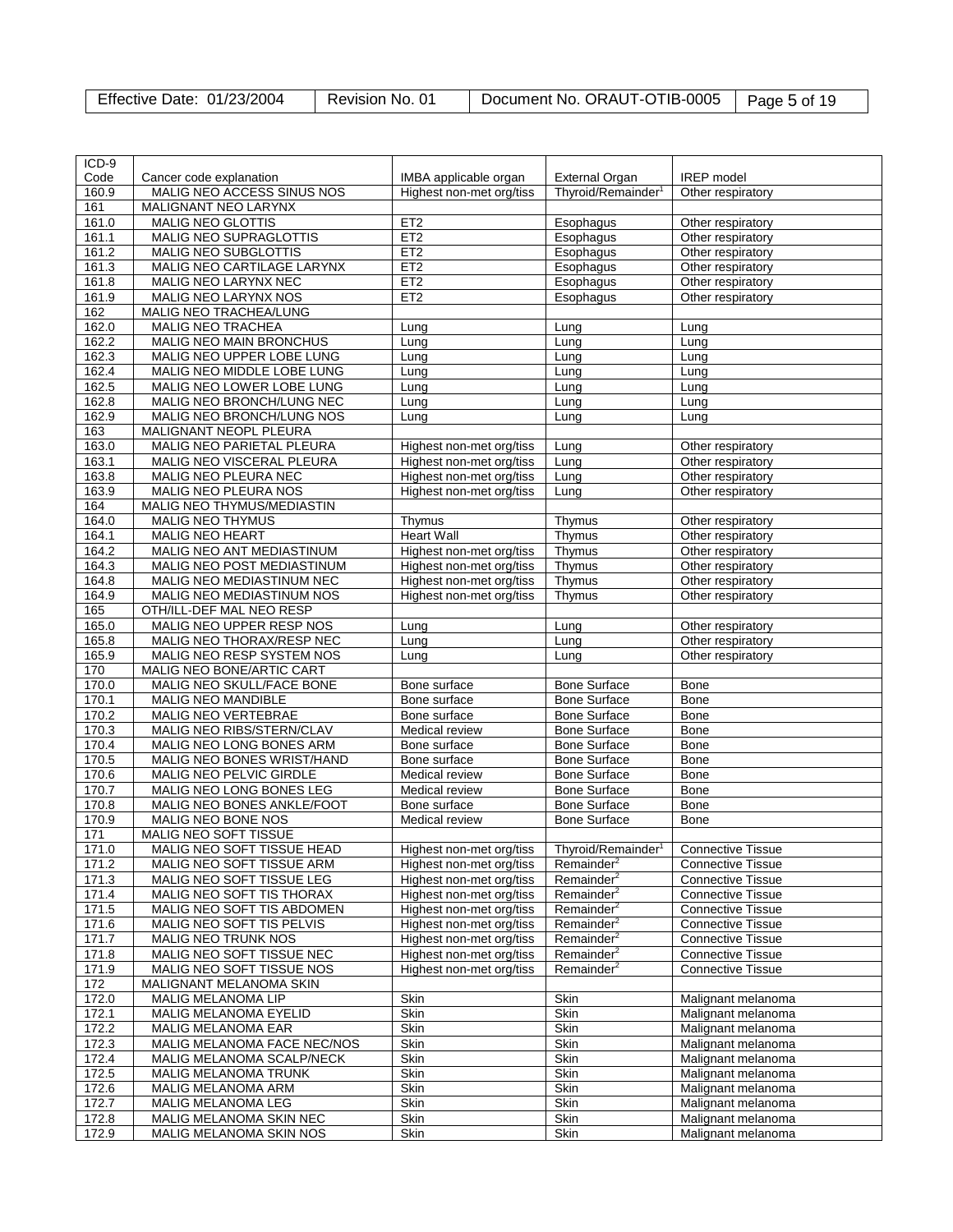| Effective Date: 01/23/2004 | Revision No. 01 | Document No. ORAUT-OTIB-0005 | Page 6 of 19 |
|----------------------------|-----------------|------------------------------|--------------|
|                            |                 |                              |              |

| ICD-9        |                                                      |                          |                                |                                 |
|--------------|------------------------------------------------------|--------------------------|--------------------------------|---------------------------------|
| Code         | Cancer code explanation                              | IMBA applicable organ    | External Organ                 | <b>IREP</b> model               |
| 173          | OTHER MALIG NEOPL SKIN                               |                          |                                |                                 |
|              |                                                      |                          |                                | Non-melanoma skin-Basal cell OR |
|              |                                                      |                          |                                | Non-melanoma skin-Squamous      |
| 173.0        | <b>MALIG NEO SKIN LIP</b>                            | Skin                     | Skin                           | cell                            |
|              |                                                      |                          |                                | Non-melanoma skin-Basal cell OR |
|              |                                                      |                          |                                | Non-melanoma skin-Squamous      |
| 173.1        | <b>MALIG NEO SKIN EYELID</b>                         | <b>Skin</b>              | Skin                           | cell                            |
|              |                                                      |                          |                                | Non-melanoma skin-Basal cell OR |
|              |                                                      |                          |                                | Non-melanoma skin-Squamous      |
| 173.2        | MALIG NEO SKIN EAR                                   | Skin                     | Skin                           | cell                            |
|              |                                                      |                          |                                | Non-melanoma skin-Basal cell OR |
|              |                                                      |                          |                                | Non-melanoma skin-Squamous      |
| 173.3        | MALIG NEO SKIN FACE NEC                              | Skin                     | Skin                           | cell                            |
|              |                                                      |                          |                                | Non-melanoma skin-Basal cell OR |
|              |                                                      |                          |                                | Non-melanoma skin-Squamous      |
| 173.4        | MALIG NEO SCALP/SKIN NECK                            | Skin                     | Skin                           | cell                            |
|              |                                                      |                          |                                | Non-melanoma skin-Basal cell OR |
|              |                                                      |                          |                                | Non-melanoma skin-Squamous      |
| 173.5        | MALIG NEO SKIN TRUNK                                 | Skin                     | Skin                           | cell                            |
|              |                                                      |                          |                                | Non-melanoma skin-Basal cell OR |
|              |                                                      |                          |                                | Non-melanoma skin-Squamous      |
| 173.6        | <b>MALIG NEO SKIN ARM</b>                            | Skin                     | Skin                           | cell                            |
|              |                                                      |                          |                                | Non-melanoma skin-Basal cell OR |
|              |                                                      |                          |                                |                                 |
|              |                                                      |                          |                                | Non-melanoma skin-Squamous      |
| 173.7        | MALIG NEO SKIN LEG                                   | Skin                     | Skin                           | cell                            |
|              |                                                      |                          |                                | Non-melanoma skin-Basal cell OR |
|              |                                                      |                          |                                | Non-melanoma skin-Squamous      |
| 173.8        | MALIG NEO SKIN NEC                                   | Skin                     | Skin                           | cell                            |
|              |                                                      |                          |                                | Non-melanoma skin-Basal cell OR |
|              |                                                      |                          |                                | Non-melanoma skin-Squamous      |
| 173.9        | <b>MALIG NEO SKIN NOS</b>                            | Skin                     | Skin                           | cell                            |
| 174          | MALIG NEO FEMALE BREAST                              |                          |                                |                                 |
| 174.0        | MALIG NEO NIPPLE                                     | <b>Breast</b>            | <b>Breast</b>                  | <b>Breast</b>                   |
| 174.1        | MALIG NEO BREAST-CENTRAL                             | <b>Breast</b>            | <b>Breast</b>                  | <b>Breast</b>                   |
| 174.2        | MALIG NEO BREAST UP-INNER                            | <b>Breast</b>            | <b>Breast</b>                  | <b>Breast</b>                   |
| 174.3        | MALIG NEO BREAST LOW-INNER                           | <b>Breast</b>            | <b>Breast</b>                  | <b>Breast</b>                   |
| 174.4        | MALIG NEO BREAST UP-OUTER                            | <b>Breast</b>            | <b>Breast</b>                  | <b>Breast</b>                   |
| 174.5        | MALIG NEO BREAST LOW-OUTER                           | <b>Breast</b>            | <b>Breast</b>                  | <b>Breast</b>                   |
| 174.6        | MALIG NEO BREAST-AXILLARY                            | <b>Breast</b>            | <b>Breast</b>                  | <b>Breast</b>                   |
| 174.8        | MALIG NEO BREAST NEC                                 | <b>Breast</b>            | <b>Breast</b>                  | <b>Breast</b>                   |
| 174.9        | MALIG NEO BREAST NOS                                 | <b>Breast</b>            | <b>Breast</b>                  | <b>Breast</b>                   |
| 175          | MALIG NEO MALE BREAST                                |                          |                                |                                 |
| 175.0        | MALIG NEO MALE NIPPLE                                | <b>Breast</b>            | <b>Breast</b>                  | <b>Breast</b>                   |
|              |                                                      |                          |                                |                                 |
| 175.9<br>176 | MALIG NEO MALE BREAST NEC<br><b>KAPOSI'S SARCOMA</b> | <b>Breast</b>            | <b>Breast</b>                  | <b>Breast</b>                   |
|              |                                                      |                          |                                |                                 |
|              |                                                      |                          |                                | Connective tissue AND           |
|              |                                                      |                          |                                | Non-melanoma skin-Squamous      |
| 176.0        | SKIN-KAPOSI'S SARCOMA                                | Skin                     | Skin                           | cell                            |
|              |                                                      |                          |                                | Connective tissue AND           |
|              |                                                      |                          |                                | Non-melanoma skin-Squamous      |
| 176.1        | SOFT TISSUE-KAPOSI'S SARCOMA                         | Highest non-met org/tiss | Remainder <sup>2</sup>         | cell                            |
|              |                                                      |                          |                                | Connective tissue AND           |
|              |                                                      |                          |                                | Non-melanoma skin-Squamous      |
| 176.2        | PALATE-KAPOSI'S SARCOMA                              | Highest non-met org/tiss | Thyroid/Remainder <sup>1</sup> | cell                            |
|              |                                                      |                          | Stomach/Colon                  | Connective tissue AND           |
|              |                                                      |                          | (location                      | Non-melanoma skin-Squamous      |
| 176.3        | GI SITES-KAPOSI'S SARCOMA                            | Colon                    | dependant)                     | cell                            |
|              |                                                      |                          |                                | Connective tissue AND           |
|              |                                                      |                          |                                | Non-melanoma skin-Squamous      |
| 176.4        | LUNG-KAPOSI'S SARCOMA                                | Lung                     | Lung                           | cell                            |
|              |                                                      |                          |                                | Connective tissue AND           |
|              |                                                      |                          |                                | Non-melanoma skin-Squamous      |
| 176.5        | LYMPH NODES-KAPOSI'S SARCOMA                         | Highest non-met org/tiss | Remainder <sup>2</sup>         | cell                            |
|              |                                                      |                          |                                | Connective tissue AND           |
| 176.8        | SPF STS-KAPOSI'S SARCOMA                             | Highest non-met org/tiss | Remainder <sup>2</sup>         | Non-melanoma skin-Squamous      |
|              |                                                      |                          |                                |                                 |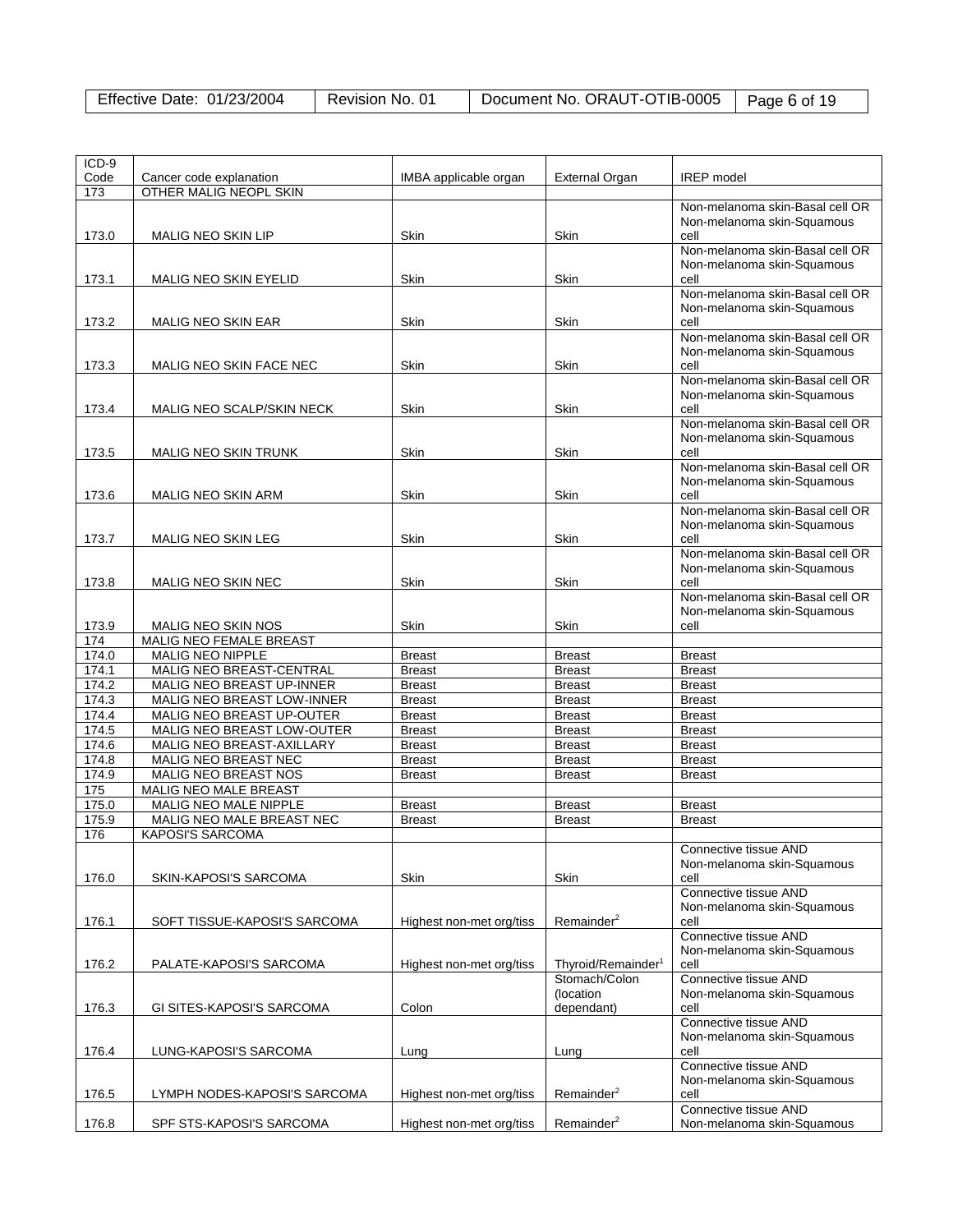| Effective Date: 01/23/2004 | Revision No. 01 | Document No. ORAUT-OTIB-0005   Page 7 of 19 |  |
|----------------------------|-----------------|---------------------------------------------|--|
|----------------------------|-----------------|---------------------------------------------|--|

| ICD-9 |                                   |                          |                        |                             |
|-------|-----------------------------------|--------------------------|------------------------|-----------------------------|
| Code  | Cancer code explanation           | IMBA applicable organ    | <b>External Organ</b>  | <b>IREP</b> model           |
|       |                                   |                          |                        | cell                        |
|       |                                   |                          |                        | Connective tissue AND       |
|       |                                   |                          |                        | Non-melanoma skin-Squamous  |
| 176.9 | <b>KAPOSI'S SARCOMA NOS</b>       | Highest non-met org/tiss | Remainder <sup>2</sup> | cell                        |
| 179   | MALIG NEO UTERUS NOS              | Uterus                   | <b>Uterus</b>          | Female genitalia less ovary |
|       |                                   |                          |                        |                             |
| 180   | MALIG NEO CERVIX UTERI            |                          |                        |                             |
| 180.0 | MALIG NEO ENDOCERVIX              | <b>Uterus</b>            | <b>Uterus</b>          | Female genitalia less ovary |
| 180.1 | MALIG NEO EXOCERVIX               | <b>Uterus</b>            | Uterus                 | Female genitalia less ovary |
| 180.8 | MALIG NEO CERVIX NEC              | <b>Uterus</b>            | <b>Uterus</b>          | Female genitalia less ovary |
| 180.9 | <b>MALIG NEO CERVIX UTERI NOS</b> | <b>Uterus</b>            | <b>Uterus</b>          | Female genitalia less ovary |
| 181   | MALIG NEO PLACENTA                | <b>Uterus</b>            | <b>Uterus</b>          | Female genitalia less ovary |
| 182   | MALIG NEO UTERUS BODY             |                          |                        |                             |
| 182.0 | MALIG NEO CORPUS UTERI            | <b>Uterus</b>            | Uterus                 | Female genitalia less ovary |
| 182.1 | MALIG NEO UTERINE ISTHMUS         | <b>Uterus</b>            | Uterus                 | Female genitalia less ovary |
| 182.8 | MALIG NEO BODY UTERUS NEC         | <b>Uterus</b>            | <b>Uterus</b>          | Female genitalia less ovary |
| 183   | MALIG NEO UTERINE ADNEXA          |                          |                        |                             |
| 183.0 | MALIG NEO OVARY                   | Ovaries                  | Ovaries                | Ovary                       |
| 183.2 | MALIG NEO FALLOPIAN TUBE          | Ovaries                  | Ovaries                | Ovary                       |
| 183.3 | MALIG NEO BROAD LIGAMENT          | Ovaries                  | Ovaries                | Ovary                       |
| 183.4 | <b>MALIG NEO PARAMETRIUM</b>      | <b>Uterus</b>            | Ovaries                | Ovary                       |
| 183.5 | MALIG NEO ROUND LIGAMENT          | <b>Uterus</b>            | Ovaries                | Ovary                       |
| 183.8 | MALIG NEO ADNEXA NEC              | Ovaries                  | Ovaries                | Ovary                       |
| 183.9 | MALIG NEO ADNEXA NOS              | Ovaries                  | Ovaries                | Ovary                       |
| 184   | MALIG NEO FEM GEN NEC/NOS         |                          |                        |                             |
| 184.0 | <b>MALIG NEO VAGINA</b>           | Muscle                   | <b>Uterus</b>          | Female genitalia less ovary |
| 184.1 | MALIG NEO LABIA MAJORA            | Skin                     | <b>Uterus</b>          | Female genitalia less ovary |
|       |                                   | Skin                     |                        |                             |
| 184.2 | MALIG NEO LABIA MINORA            |                          | <b>Uterus</b>          | Female genitalia less ovary |
| 184.3 | MALIG NEO CLITORIS                | Skin                     | Uterus                 | Female genitalia less ovary |
| 184.4 | MALIG NEO VULVA NOS               | Skin                     | Uterus                 | Female genitalia less ovary |
| 184.8 | MALIG NEO FEMALE GENIT NEC        | <b>Uterus</b>            | <b>Uterus</b>          | Female genitalia less ovary |
| 184.9 | MALIG NEO FEMALE GENIT NOS        | <b>Uterus</b>            | <b>Uterus</b>          | Female genitalia less ovary |
| 185   | <b>MALIG NEO PROSTATE</b>         | Highest non-met org/tiss | <b>Testes</b>          | All male genitalia          |
| 186   | <b>MALIG NEO TESTIS</b>           |                          |                        |                             |
| 186.0 | MALIG NEO UNDESCEND TESTIS        | Testes                   | <b>Testes</b>          | All male genitalia          |
| 186.9 | MALIG NEO TESTIS NEC              | Testes                   | <b>Testes</b>          | All male genitalia          |
| 187   | MALIG NEO MALE GENITAL NEC        |                          |                        |                             |
| 187.1 | MALIG NEO PREPUCE                 | Skin                     | <b>Testes</b>          | All male genitalia          |
| 187.2 | MALIG NEO GLANS PENIS             | Skin                     | <b>Testes</b>          | All male genitalia          |
| 187.3 | MALIG NEO PENIS BODY              | <b>Testes</b>            | <b>Testes</b>          | All male genitalia          |
| 187.4 | MALIG NEO PENIS NOS               | Testes                   | <b>Testes</b>          | All male genitalia          |
| 187.5 | <b>MALIG NEO EPIDIDYMIS</b>       | Testes                   | <b>Testes</b>          | All male genitalia          |
| 187.6 | MALIG NEO SPERMATIC CORD          | <b>Testes</b>            | <b>Testes</b>          | All male genitalia          |
| 187.7 | MALIG NEO SCROTUM                 | Testes                   | <b>Testes</b>          | All male genitalia          |
| 187.8 | MALIG NEO MALE GENITAL NEC        | <b>Testes</b>            | <b>Testes</b>          | All male genitalia          |
| 187.9 | MALIG NEO MALE GENITAL NOS        | <b>Testes</b>            | <b>Testes</b>          | All male genitalia          |
| 188   | MALIG NEO BLADDER                 |                          |                        |                             |
| 188.0 | MALIG NEO BLADDER-TRIGONE         | <b>Bladder</b>           | <b>Bladder</b>         | <b>Bladder</b>              |
| 188.1 | MALIG NEO BLADDER-DOME            | <b>Bladder</b>           | Bladder                | Bladder                     |
| 188.2 | MALIG NEO BLADDER-LATERAL         | <b>Bladder</b>           | <b>Bladder</b>         | <b>Bladder</b>              |
| 188.3 | MALIG NEO BLADDER-ANTERIOR        | <b>Bladder</b>           | <b>Bladder</b>         | <b>Bladder</b>              |
| 188.4 | MALIG NEO BLADDER-POST            | <b>Bladder</b>           | Bladder                | Bladder                     |
| 188.5 | MALIG NEO BLADDER NECK            | Bladder                  | Bladder                | Bladder                     |
| 188.6 | MALIG NEO URETERIC ORIFICE        | Bladder                  | Bladder                | Bladder                     |
| 188.7 | <b>MALIG NEO URACHUS</b>          | <b>Bladder</b>           | <b>Bladder</b>         | <b>Bladder</b>              |
| 188.8 | MALIG NEO BLADDER NEC             | <b>Bladder</b>           | <b>Bladder</b>         | <b>Bladder</b>              |
|       |                                   |                          |                        |                             |
| 188.9 | MALIG NEO BLADDER NOS             | Bladder                  | Bladder                | Bladder                     |
| 189   | MALIG NEO URINARY NEC/NOS         |                          |                        |                             |
| 189.0 | MALIG NEO KIDNEY                  | Kidney                   | Liver                  | Urinary organs less bladder |
| 189.1 | MALIG NEO RENAL PELVIS            | Kidney                   | Liver                  | Urinary organs less bladder |
| 189.2 | <b>MALIG NEO URETER</b>           | Kidney                   | Liver                  | Urinary organs less bladder |
| 189.3 | MALIG NEO URETHRA                 | Bladder                  | Liver                  | Urinary organs less bladder |
| 189.4 | MALIG NEO PARAURETHRAL            | <b>Bladder</b>           | Liver                  | Urinary organs less bladder |
| 189.8 | MALIG NEO URINARY NEC             | Bladder                  | Liver                  | Urinary organs less bladder |
| 189.9 | MALIG NEO URINARY NOS             | Medical review           | Liver                  | Urinary organs less bladder |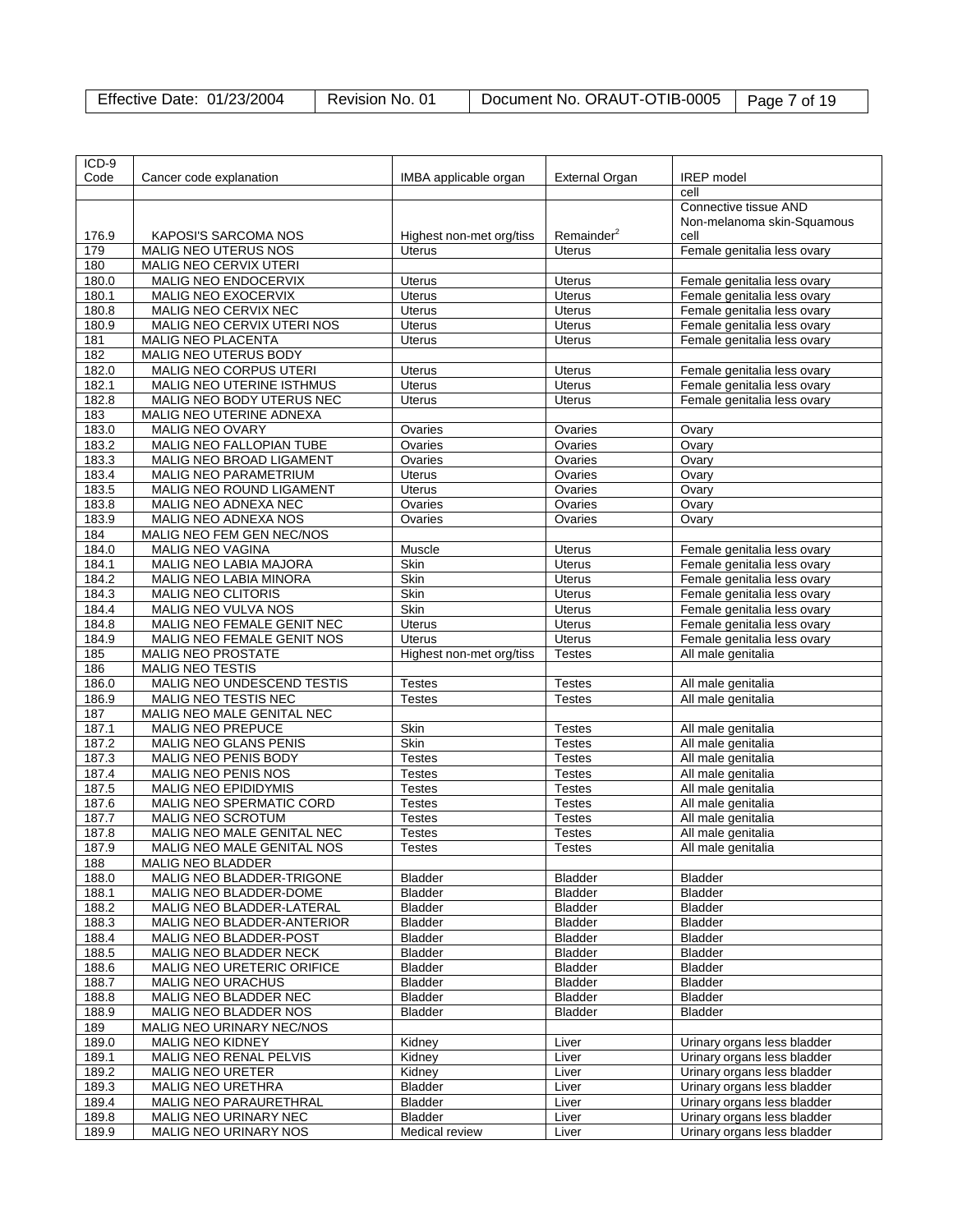| Effective Date: 01/23/2004 | Revision No. 01 | Document No. ORAUT-OTIB-0005   Page 8 of 19 |  |
|----------------------------|-----------------|---------------------------------------------|--|
|----------------------------|-----------------|---------------------------------------------|--|

| ICD-9          |                                             |                              |                                                                  |                                  |
|----------------|---------------------------------------------|------------------------------|------------------------------------------------------------------|----------------------------------|
| Code           | Cancer code explanation                     | IMBA applicable organ        | <b>External Organ</b>                                            | <b>IREP</b> model                |
| 190            | MALIGANT NEOPLASM EYE                       |                              |                                                                  |                                  |
| 190.0          | MALIG NEO EYEBALL                           | <b>Brain</b>                 | Eye Lens                                                         | Eye                              |
| 190.1          | MALIG NEO ORBIT                             | <b>Brain</b>                 | Eye Lens                                                         | Eye                              |
| 190.2          | MALIG NEO LACRIMAL GLAND                    | Skin                         | Eye Lens                                                         | Eye                              |
| 190.3          | MALIG NEO CONJUNCTIVA                       | Skin                         | Eye Lens                                                         | Eye                              |
| 190.4          | MALIG NEO CORNEA                            | Skin                         | Eye Lens                                                         | Eye                              |
| 190.5          | MALIG NEO RETINA                            | <b>Brain</b>                 | Eye Lens                                                         | Eye                              |
| 190.6          | MALIG NEO CHOROID                           | <b>Brain</b>                 | Eye Lens                                                         | Eye                              |
| 190.7          | MALIG NEO LACRIMAL DUCT                     | Skin                         | Eye Lens                                                         | Eye                              |
| 190.8          | MALIG NEO EYE NEC                           | Skin                         | Eye Lens                                                         | Eye                              |
| 190.9          | MALIG NEO EYE NOS                           | Skin                         | Eye Lens                                                         | Eye                              |
| 191            | <b>MALIG NEOASM BRAIN</b>                   |                              |                                                                  |                                  |
| 191.0          | MALIG NEO CEREBRUM                          | <b>Brain</b>                 | Thyroid/Remainder <sup>1</sup>                                   | Nervous system                   |
| 191.1          | MALIG NEO FRONTAL LOBE                      | <b>Brain</b>                 | Thyroid/Remainder <sup>1</sup>                                   | Nervous system                   |
| 191.2          | MALIG NEO TEMPORAL LOBE                     | <b>Brain</b>                 | Thyroid/Remainder <sup>1</sup>                                   | Nervous system                   |
| 191.3          | MALIG NEO PARIETAL LOBE                     | <b>Brain</b>                 | Thyroid/Remainder <sup>1</sup>                                   | Nervous system                   |
| 191.4          | MALIG NEO OCCIPITAL LOBE                    | <b>Brain</b>                 | Thyroid/Remainder <sup>1</sup>                                   | Nervous system                   |
| 191.5          | MALIG NEO CEREB VENTRICLE                   | <b>Brain</b>                 | Thyroid/Remainder <sup>1</sup>                                   | Nervous system                   |
| 191.6          | MALIG NEO CEREBELLUM NOS                    | <b>Brain</b>                 | Thyroid/Remainder <sup>1</sup>                                   | Nervous system                   |
|                |                                             |                              |                                                                  |                                  |
| 191.7<br>191.8 | MALIG NEO BRAIN STEM<br>MALIG NEO BRAIN NEC | <b>Brain</b><br><b>Brain</b> | Thyroid/Remainder <sup>1</sup><br>Thyroid/Remainder <sup>1</sup> | Nervous system<br>Nervous system |
|                |                                             |                              |                                                                  |                                  |
| 191.9          | MALIG NEO BRAIN NOS                         | Brain                        | Thyroid/Remainder <sup>1</sup>                                   | Nervous system                   |
| 192            | MALIG NEO NERVE NEC/NOS                     |                              |                                                                  |                                  |
| 192.0          | MALIG NEO CRANIAL NERVES                    | <b>Brain</b>                 | Thyroid/Remainder <sup>1</sup>                                   | Nervous system                   |
| 192.1          | MALIG NEO CEREBRAL MENING                   | <b>Brain</b>                 | Thyroid/Remainder <sup>1</sup>                                   | Nervous system                   |
| 192.2          | MALIG NEO SPINAL CORD                       | <b>Brain</b>                 | Thyroid/Remainder <sup>1</sup>                                   | Nervous system                   |
| 192.3          | MALIG NEO SPINAL MENINGES                   | <b>Brain</b>                 | Thyroid/Remainder <sup>1</sup>                                   | Nervous system                   |
| 192.8          | MALIG NEO NERVOUS SYST NEC                  | <b>Brain</b>                 | Thyroid/Remainder <sup>1</sup>                                   | Nervous system                   |
| 192.9          | MALIG NEO NERVOUS SYST NOS                  | <b>Brain</b>                 | Thyroid/Remainder <sup>1</sup>                                   | Nervous system                   |
| 193            | MALIG NEO THYROID                           | Thyroid                      | Thyroid                                                          | Thyroid                          |
| 194            | MALIG NEO OTHER ENDOCRINE                   | Medical review               | Remainder <sup>2</sup>                                           | Other endocrine glands           |
| 194.0          | MALIG NEO ADRENAL                           | Adrenals                     | Thyroid/Remainder <sup>1</sup>                                   | Other endocrine glands           |
| 194.1          | MALIG NEO PARATHYROID                       | Thyroid                      | Thyroid/Remainder <sup>1</sup>                                   | Other endocrine glands           |
| 194.3          | MALIG NEO PITUITARY                         | <b>Brain</b>                 | Thyroid/Remainder <sup>1</sup>                                   | Other endocrine glands           |
| 194.4          | MALIG NEO PINEAL GLAND                      | <b>Brain</b>                 | Thyroid/Remainder <sup>1</sup>                                   | Other endocrine glands           |
| 194.5          | MALIG NEO CAROTID BODY                      | <b>Brain</b>                 | Thyroid/Remainder <sup>1</sup>                                   | Other endocrine glands           |
| 194.6          | MALIG NEO PARAGANGLIA NEC                   | <b>Brain</b>                 | Thyroid/Remainder <sup>1</sup>                                   | Other endocrine glands           |
| 194.8          | MALIG NEO ENDOCRINE NEC                     | Medical review               | Remainder <sup>2</sup>                                           | Other endocrine glands           |
| 194.9          | MALIG NEO ENDOCRINE NOS                     | Medical review               | Remainder <sup>2</sup>                                           | Other endocrine glands           |
| 195            | MALIG NEO OTH/ILL-DEF SITE                  |                              |                                                                  |                                  |
| 195.0          | MALIG NEO HEAD/FACE/NECK                    | Highest non-met org/tiss     | Thyroid/Remainder <sup>1</sup>                                   | Other and ill-defined sites      |
| 195.1          | MALIG NEO THORAX                            | Highest non-met org/tiss     | Remainder <sup>2</sup>                                           | Other and ill-defined sites      |
| 195.2          | MALIG NEO ABDOMEN                           | Highest non-met org/tiss     | Remainder <sup>2</sup>                                           | Other and ill-defined sites      |
| 195.3          | <b>MALIG NEO PELVIS</b>                     | Highest non-met org/tiss     | Remainder <sup>2</sup>                                           | Other and ill-defined sites      |
| 195.4          | <b>MALIG NEO ARM</b>                        | Highest non-met org/tiss     | Remainder <sup>2</sup>                                           | Other and ill-defined sites      |
| 195.5          | MALIG NEO LEG                               | Highest non-met org/tiss     | Remainder <sup>2</sup>                                           | Other and ill-defined sites      |
| 195.8          | MALIG NEO SITE NEC                          | Highest non-met org/tiss     | Remainder <sup>2</sup>                                           | Other and ill-defined sites      |
| 196            | MALIG NEO LYMPH NODES                       |                              |                                                                  |                                  |
| 196.0          | MALIG NEO LYMPH-HEAD/NECK                   | NA <sup>3</sup>              | NA <sup>3</sup>                                                  | NA <sup>3</sup>                  |
| 196.1          | MALIG NEO LYMPH-INTRATHOR                   | NA <sup>3</sup>              | NA <sup>3</sup>                                                  | NA <sup>3</sup>                  |
| 196.2          | MALIG NEO LYMPH-INTRA-ABD                   | NA <sup>3</sup>              | NA <sup>3</sup>                                                  | NA <sup>3</sup>                  |
| 196.3          | MALIG NEO LYMPH-AXILLA/ARM                  | NA <sup>3</sup>              | NA <sup>3</sup>                                                  | NA <sup>3</sup>                  |
| 196.5          | MALIG NEO LYMPH-INGUIN/LEG                  | NA <sup>3</sup>              | NA <sup>3</sup>                                                  | NA <sup>3</sup>                  |
| 196.6          | MALIG NEO LYMPH-INTRAPELV                   | NA <sup>3</sup>              | NA <sup>3</sup>                                                  | NA <sup>3</sup>                  |
| 196.8          | MALIG NEO LYMPH-MULT                        | NA <sup>3</sup>              | NA <sup>3</sup>                                                  | $NA^3$                           |
| 196.9          | MALIG NEO LYMPH NOS                         | NA <sup>3</sup>              | $NA^3$                                                           | NA <sup>3</sup>                  |
| 197            | SEC MALIG NEO GI/RESP                       |                              |                                                                  |                                  |
| 197.0          | SEC MALIG NEO LUNG                          | NA <sup>3</sup>              | NA <sup>3</sup>                                                  | NA <sup>3</sup>                  |
| 197.1          | SEC MALIG NEO MEDIASTINUM                   | NA <sup>3</sup>              | NA <sup>3</sup>                                                  | NA <sup>3</sup>                  |
|                |                                             | NA <sup>3</sup>              | NA <sup>3</sup>                                                  | NA <sup>3</sup>                  |
| 197.2          | SEC MALIG NEO PLEURA                        |                              |                                                                  | NA <sup>3</sup>                  |
| 197.3          | SEC MALIG NEO RESP NEC                      | NA <sup>3</sup>              | NA <sup>3</sup>                                                  |                                  |
| 197.4          | SEC MALIG NEO SM BOWEL                      | NA <sup>3</sup>              | NA <sup>3</sup>                                                  | NA <sup>3</sup>                  |
| 197.5          | SEC MALIG NEO LG BOWEL                      | NA <sup>3</sup>              | $NA^3$                                                           | NA <sup>3</sup>                  |
| 197.6          | SEC MALIG NEO PERITONEUM                    | NA <sup>3</sup>              | NA <sup>3</sup>                                                  | NA <sup>3</sup>                  |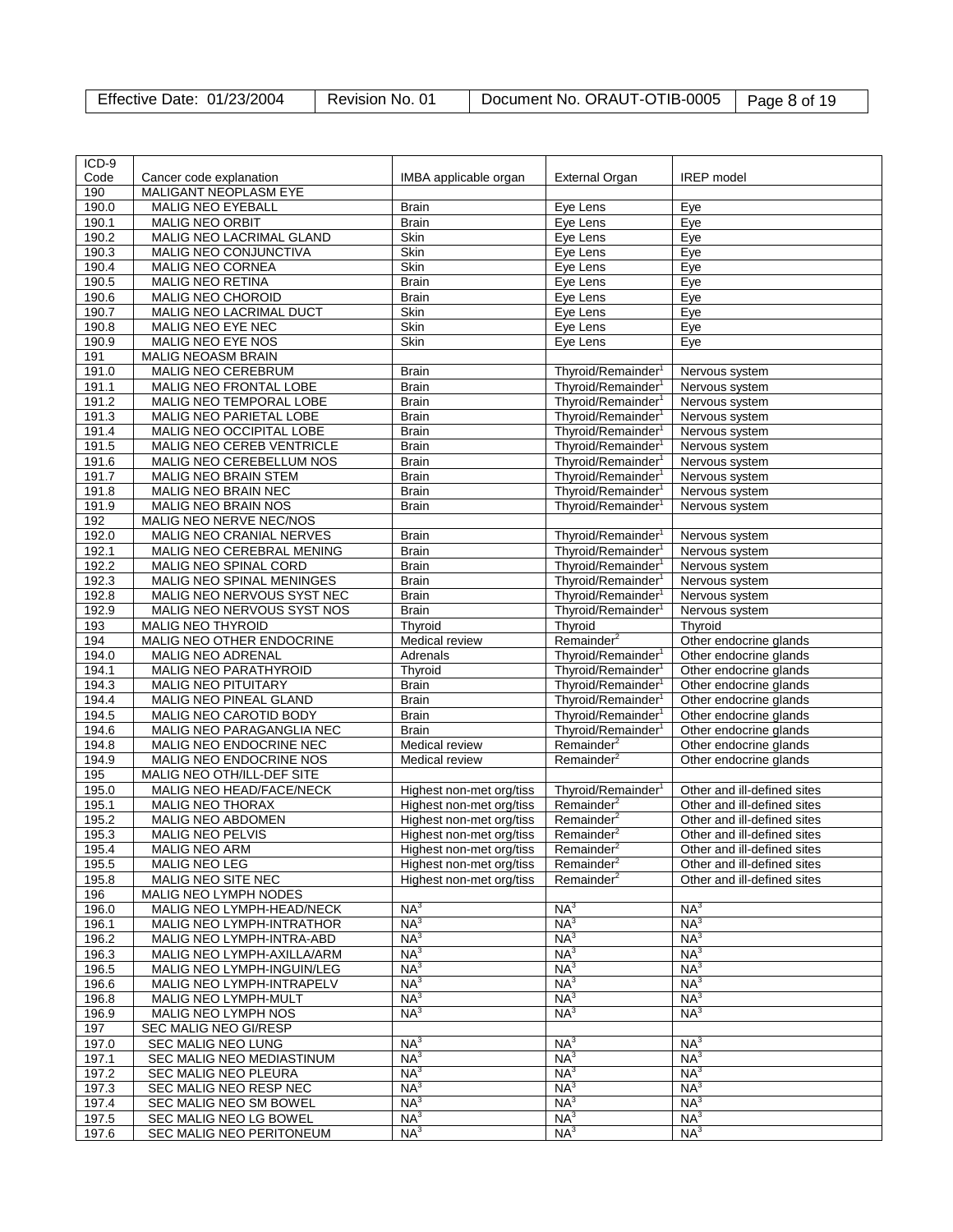| <b>Effective Date: 01/23/2004</b> | Revision No. 01 | Document No. ORAUT-OTIB-0005   Page 9 of 19 |  |
|-----------------------------------|-----------------|---------------------------------------------|--|
|-----------------------------------|-----------------|---------------------------------------------|--|

| ICD-9  |                                   |                          |                        |                               |
|--------|-----------------------------------|--------------------------|------------------------|-------------------------------|
| Code   | Cancer code explanation           | IMBA applicable organ    | <b>External Organ</b>  | <b>IREP</b> model             |
| 197.7  | SEC MALIG NEO LIVER               | NA <sup>3</sup>          | NA <sup>3</sup>        | NA <sup>3</sup>               |
| 197.8  | SEC MALIG NEO GI NEC              | NA <sup>3</sup>          | NA <sup>3</sup>        | NA <sup>3</sup>               |
|        |                                   |                          |                        |                               |
| 198    | <b>SEC MALIG NEO OTHER SITES</b>  |                          |                        |                               |
| 198.0  | <b>SEC MALIG NEO KIDNEY</b>       | NA <sup>3</sup>          | NA <sup>3</sup>        | NA <sup>3</sup>               |
| 198.1  | SEC MALIG NEO URIN NEC            | NA <sup>3</sup>          | NA <sup>3</sup>        | NA <sup>3</sup>               |
| 198.2  | <b>SEC MALIG NEO SKIN</b>         | NA <sup>3</sup>          | NA <sup>3</sup>        | NA <sup>3</sup>               |
| 198.3  | SEC MALIG NEO BRAIN/SPINE         | NA <sup>3</sup>          | NA <sup>3</sup>        | NA <sup>3</sup>               |
|        |                                   |                          |                        |                               |
| 198.4  | SEC MALIG NEO NERVE NEC           | NA <sup>3</sup>          | NA <sup>3</sup>        | NA <sup>3</sup>               |
| 198.5  | SEC MALIG NEO BONE                | NA <sup>3</sup>          | NA <sup>3</sup>        | NA <sup>3</sup>               |
| 198.6  | SEC MALIG NEO OVARY               | NA <sup>3</sup>          | NA <sup>3</sup>        | NA <sup>3</sup>               |
| 198.7  | <b>SEC MALIG NEO ADRENAL</b>      | NA <sup>3</sup>          | NA <sup>3</sup>        | NA <sup>3</sup>               |
| 198.8  | OTHER SECONDARY MALIG NEO         |                          |                        |                               |
|        |                                   |                          |                        |                               |
| 198.81 | SEC MALIG NEO BREAST              | NA <sup>3</sup>          | NA <sup>3</sup>        | NA <sup>3</sup>               |
| 198.82 | <b>SEC MALIG NEO GENITAL</b>      | NA <sup>3</sup>          | NA <sup>3</sup>        | NA <sup>3</sup>               |
| 198.89 | SEC MALIG NEO NEC                 | NA <sup>3</sup>          | NA <sup>3</sup>        | NA <sup>3</sup>               |
| 199    | MALIG NEOPLASM NOS                |                          |                        |                               |
| 199.0  | MALIG NEO DISSEMINATED            | Highest non-met org/tiss | Remainder <sup>2</sup> | Other and ill-defined sites   |
|        |                                   |                          |                        |                               |
| 199.1  | MALIG NEO NOS                     | Highest non-met org/tiss | Remainder <sup>2</sup> | Other and ill-defined sites   |
| 200    | LYMPHOSARC/RETICULOSARC           |                          |                        |                               |
| 200.0  | RETICULOSARCOMA                   | Medical review           | Remainder <sup>2</sup> | Lymphoma and multiple myeloma |
| 200.00 | RETCLSRC UNSPEC EXT ORG           | Medical review           | Remainder <sup>2</sup> | Lymphoma and multiple myeloma |
| 200.01 | RETICULOSARCOMA HEAD              | Medical review           | Remainder <sup>2</sup> | Lymphoma and multiple myeloma |
| 200.02 | RETICULOSARCOMA THORAX            | Medical review           | Remainder <sup>2</sup> | Lymphoma and multiple myeloma |
| 200.03 | RETICULOSARCOMA ABDOM             | Medical review           | Remainder <sup>2</sup> | Lymphoma and multiple myeloma |
|        |                                   |                          |                        |                               |
| 200.04 | RETICULOSARCOMA AXILLA            | Medical review           | Remainder <sup>2</sup> | Lymphoma and multiple myeloma |
| 200.05 | RETICULOSARCOMA INGUIN            | Medical review           | Remainder <sup>2</sup> | Lymphoma and multiple myeloma |
| 200.06 | RETICULOSARCOMA PELVIC            | Medical review           | Remainder <sup>2</sup> | Lymphoma and multiple myeloma |
| 200.07 | RETICULOSARCOMA SPLEEN            | Medical review           | Remainder <sup>2</sup> | Lymphoma and multiple myeloma |
| 200.08 | RETICULOSARCOMA MULT              | Medical review           | Remainder $2$          | Lymphoma and multiple myeloma |
| 200.1  | LYMPHOSARCOMA                     | Medical review           | Remainder <sup>2</sup> | Lymphoma and multiple myeloma |
| 200.10 | LYMPHSRC UNSPEC EXT ORG           | Medical review           | Remainder <sup>2</sup> |                               |
|        |                                   |                          |                        | Lymphoma and multiple myeloma |
| 200.11 | LYMPHOSARCOMA HEAD                | Medical review           | Remainder <sup>2</sup> | Lymphoma and multiple myeloma |
| 200.12 | LYMPHOSARCOMA THORAX              | Medical review           | Remainder <sup>2</sup> | Lymphoma and multiple myeloma |
| 200.13 | LYMPHOSARCOMA ABDOM               | Medical review           | Remainder $2$          | Lymphoma and multiple myeloma |
| 200.14 | LYMPHOSARCOMA AXILLA              | Medical review           | Remainder <sup>2</sup> | Lymphoma and multiple myeloma |
| 200.15 | LYMPHOSARCOMA INGUIN              | Medical review           | Remainder <sup>2</sup> | Lymphoma and multiple myeloma |
| 200.16 | LYMPHOSARCOMA PELVIC              | Medical review           | Remainder <sup>2</sup> | Lymphoma and multiple myeloma |
| 200.17 | LYMPHOSARCOMA SPLEEN              | Medical review           | Remainder <sup>2</sup> |                               |
|        |                                   |                          |                        | Lymphoma and multiple myeloma |
| 200.18 | LYMPHOSARCOMA MULT                | Medical review           | Remainder <sup>2</sup> | Lymphoma and multiple myeloma |
| 200.2  | <b>BURKITT'S TUMOR/LYMPHOMA</b>   | Medical review           | Remainder <sup>2</sup> | Lymphoma and multiple myeloma |
|        | <b>BURKITT'S TUMOR UNSPEC EXT</b> |                          |                        |                               |
| 200.20 | <b>ORG</b>                        | Medical review           | Remainder <sup>2</sup> | Lymphoma and multiple myeloma |
| 200.21 | <b>BURKITT'S TUMOR HEAD</b>       | Medical review           | Remainder <sup>2</sup> | Lymphoma and multiple myeloma |
| 200.22 | <b>BURKITT'S TUMOR THORAX</b>     | Medical review           | Remainder <sup>2</sup> | Lymphoma and multiple myeloma |
| 200.23 | <b>BURKITT'S TUMOR ABDOM</b>      | Medical review           | Remainder <sup>2</sup> | Lymphoma and multiple myeloma |
| 200.24 | <b>BURKITT'S TUMOR AXILLA</b>     | Medical review           | Remainder <sup>2</sup> |                               |
|        |                                   |                          |                        | Lymphoma and multiple myeloma |
| 200.25 | <b>BURKITT'S TUMOR INGUIN</b>     | Medical review           | Remainder <sup>2</sup> | Lymphoma and multiple myeloma |
| 200.26 | <b>BURKITT'S TUMOR PELVIC</b>     | Medical review           | Remainder <sup>2</sup> | Lymphoma and multiple myeloma |
| 200.27 | <b>BURKITT'S TUMOR SPLEEN</b>     | Medical review           | Remainder <sup>2</sup> | Lymphoma and multiple myeloma |
| 200.28 | <b>BURKITT'S TUMOR MULT</b>       | Medical review           | Remainder <sup>2</sup> | Lymphoma and multiple myeloma |
| 200.8  | MIXED LYMPHOSARCOMA               | Medical review           | Remainder <sup>2</sup> | Lymphoma and multiple myeloma |
| 200.80 | OTHER VARN UNSPEC EXT ORG         | Medical review           | Remainder <sup>2</sup> | Lymphoma and multiple myeloma |
| 200.81 | MIXED LYMPHOSARC HEAD             |                          | Remainder <sup>2</sup> |                               |
|        |                                   | Medical review           | Remainder <sup>2</sup> | Lymphoma and multiple myeloma |
| 200.82 | MIXED LYMPHOSARC THORAX           | Medical review           |                        | Lymphoma and multiple myeloma |
| 200.83 | MIXED LYMPHOSARC ABDOM            | Medical review           | Remainder <sup>2</sup> | Lymphoma and multiple myeloma |
| 200.84 | MIXED LYMPHOSARC AXILLA           | Medical review           | Remainder <sup>2</sup> | Lymphoma and multiple myeloma |
| 200.85 | MIXED LYMPHOSARC INGUIN           | Medical review           | Remainder <sup>2</sup> | Lymphoma and multiple myeloma |
| 200.86 | MIXED LYMPHOSARC PELVIC           | Medical review           | Remainder <sup>2</sup> | Lymphoma and multiple myeloma |
| 200.87 | MIXED LYMPHOSARC SPLEEN           | Medical review           | Remainder <sup>2</sup> | Lymphoma and multiple myeloma |
| 200.88 | MIXED LYMPHOSARC MULT             | Medical review           | Remainder <sup>2</sup> | Lymphoma and multiple myeloma |
|        |                                   |                          |                        |                               |
| 201    | <b>HODGKIN'S DISEASE</b>          |                          |                        |                               |
| 201.0  | HODGKIN'S PARAGRANULOMA           | Medical review           | Remainder <sup>2</sup> | Lymphoma and multiple myeloma |
|        | HODGKINS PARAGRANULOMA            |                          |                        |                               |
| 201.00 | UNSPEC EXT ORG                    | Medical review           | Remainder <sup>2</sup> | Lymphoma and multiple myeloma |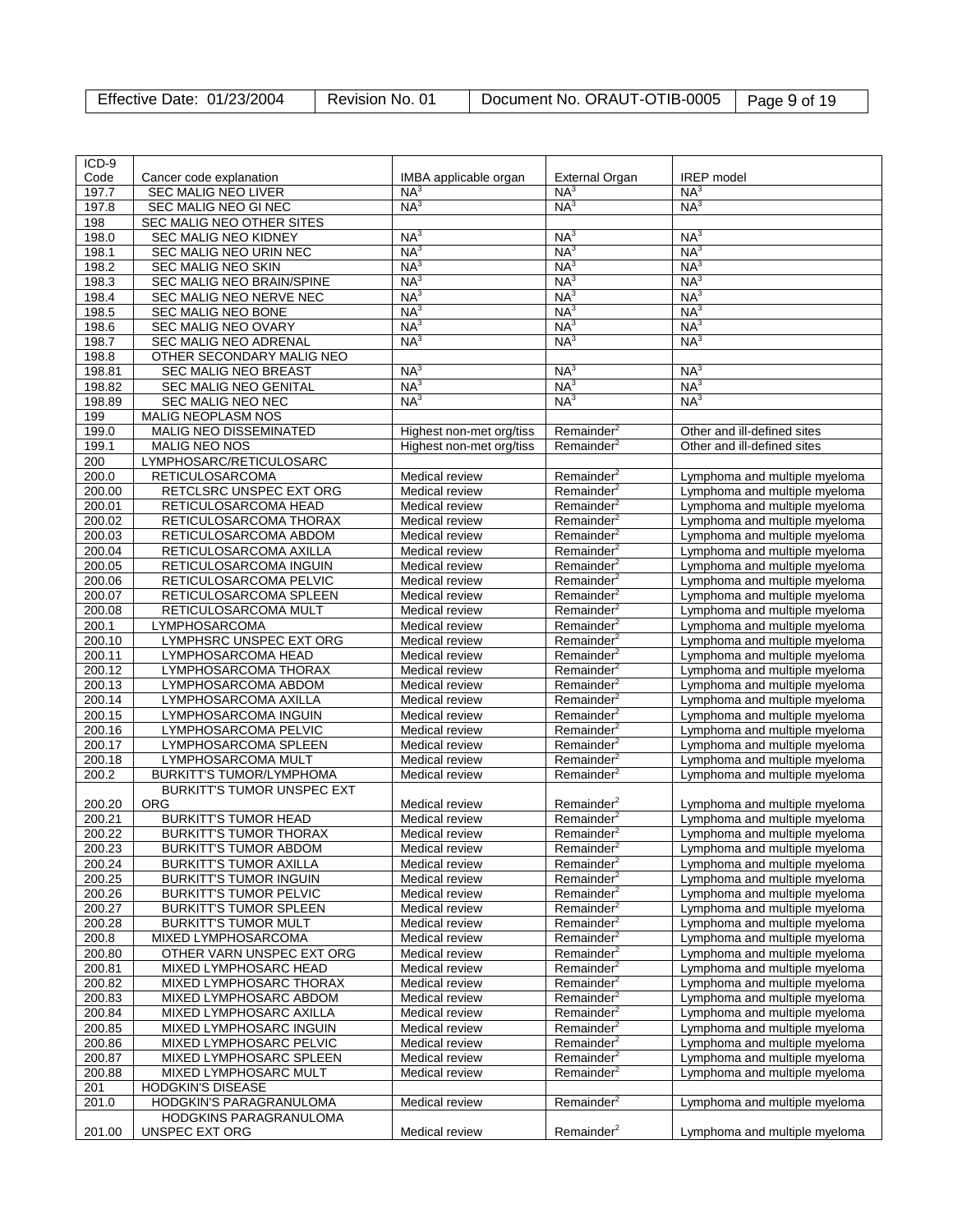| Effective Date: 01/23/2004 | Revision No. 01 | Document No. ORAUT-OTIB-0005   Page 10 of 19 |  |
|----------------------------|-----------------|----------------------------------------------|--|
|----------------------------|-----------------|----------------------------------------------|--|

| $ICD-9$ |                                 |                       |                           |                               |
|---------|---------------------------------|-----------------------|---------------------------|-------------------------------|
|         |                                 |                       |                           |                               |
| Code    | Cancer code explanation         | IMBA applicable organ | External Organ            | <b>IREP</b> model             |
| 201.01  | HODGKINS PARAGRAN HEAD          | Medical review        | Remainder <sup>2</sup>    | Lymphoma and multiple myeloma |
| 201.02  | HODGKINS PARAGRAN THORAX        | Medical review        | Remainder <sup>2</sup>    | Lymphoma and multiple myeloma |
| 201.03  | HODGKINS PARAGRAN ABDOM         | Medical review        | Remainder <sup>2</sup>    | Lymphoma and multiple myeloma |
| 201.04  | <b>HODGKINS PARAGRAN AXILLA</b> | Medical review        | Remainder <sup>2</sup>    | Lymphoma and multiple myeloma |
| 201.05  | HODGKINS PARAGRAN INGUIN        | Medical review        | Remainder <sup>2</sup>    | Lymphoma and multiple myeloma |
| 201.06  | HODGKINS PARAGRAN PELVIC        | Medical review        | Remainder <sup>2</sup>    | Lymphoma and multiple myeloma |
| 201.07  | HODGKINS PARAGRAN SPLEEN        | Medical review        | Remainder <sup>2</sup>    | Lymphoma and multiple myeloma |
| 201.08  | HODGKINS PARAGRAN MULT          | Medical review        | Remainder <sup>2</sup>    | Lymphoma and multiple myeloma |
| 201.1   | <b>HODGKIN'S GRANULOMA</b>      | Medical review        | Remainder <sup>2</sup>    | Lymphoma and multiple myeloma |
|         | HODGKINS GRANULOM UNSPEC        |                       |                           |                               |
| 201.10  | <b>EXT ORG</b>                  | Medical review        | Remainder <sup>2</sup>    | Lymphoma and multiple myeloma |
| 201.11  | <b>HODGKINS GRANULOM HEAD</b>   | Medical review        | Remainder <sup>2</sup>    | Lymphoma and multiple myeloma |
| 201.12  | HODGKINS GRANULOM THORAX        | Medical review        | Remainder <sup>2</sup>    | Lymphoma and multiple myeloma |
| 201.13  | HODGKINS GRANULOM ABDOM         | Medical review        | Remainder <sup>2</sup>    | Lymphoma and multiple myeloma |
| 201.14  | HODGKINS GRANULOM AXILLA        | Medical review        | Remainder <sup>4</sup>    | Lymphoma and multiple myeloma |
| 201.15  | HODGKINS GRANULOM INGUIN        | Medical review        | Remainder <sup>2</sup>    | Lymphoma and multiple myeloma |
| 201.16  | <b>HODGKINS GRANULOM PELVIC</b> | Medical review        | Remainder <sup>2</sup>    | Lymphoma and multiple myeloma |
| 201.17  | HODGKINS GRANULOM SPLEEN        | Medical review        | Remainder <sup>2</sup>    | Lymphoma and multiple myeloma |
| 201.18  | HODGKINS GRANULOM MULT          | Medical review        | $R$ emainder <sup>2</sup> | Lymphoma and multiple myeloma |
| 201.2   | <b>HODGKIN'S SARCOMA</b>        | Medical review        | Remainder <sup>2</sup>    | Lymphoma and multiple myeloma |
| 201.20  | HODGKINS SRC UNSPEC EXT ORG     | Medical review        | Remainder <sup>2</sup>    | Lymphoma and multiple myeloma |
| 201.21  | <b>HODGKINS SARCOMA HEAD</b>    | Medical review        | Remainder <sup>2</sup>    | Lymphoma and multiple myeloma |
| 201.22  | HODGKINS SARCOMA THORAX         | Medical review        | Remainder <sup>2</sup>    | Lymphoma and multiple myeloma |
| 201.23  | HODGKINS SARCOMA ABDOM          | Medical review        | $R$ emainder <sup>2</sup> | Lymphoma and multiple myeloma |
| 201.24  | HODGKINS SARCOMA AXILLA         | Medical review        | Remainder <sup>4</sup>    | Lymphoma and multiple myeloma |
| 201.25  | HODGKINS SARCOMA INGUIN         | Medical review        | Remainder <sup>2</sup>    | Lymphoma and multiple myeloma |
| 201.26  | HODGKINS SARCOMA PELVIC         | Medical review        | Remainder <sup>2</sup>    | Lymphoma and multiple myeloma |
| 201.27  | HODGKINS SARCOMA SPLEEN         | Medical review        | Remainder <sup>2</sup>    | Lymphoma and multiple myeloma |
| 201.28  | HODGKINS SARCOMA MULT           | Medical review        | $R$ emainder <sup>2</sup> | Lymphoma and multiple myeloma |
| 201.4   | HODGKINS LYMPH-HISTIOCYT        | Medical review        | Remainder <sup>2</sup>    | Lymphoma and multiple myeloma |
| 201.40  | LYM-HST UNSPEC EXT ORGN         | Medical review        | Remainder <sup>2</sup>    | Lymphoma and multiple myeloma |
| 201.41  | HODGKINS LYMPH-HISTIO HEAD      | Medical review        | Remainder <sup>2</sup>    | Lymphoma and multiple myeloma |
| 201.42  | HODGKINS LYMPH-HISTIO THORAX    | Medical review        | Remainder <sup>2</sup>    | Lymphoma and multiple myeloma |
| 201.43  | HODGKINS LYMPH-HISTIO ABDOM     | Medical review        | $R$ emainder <sup>2</sup> | Lymphoma and multiple myeloma |
| 201.44  | HODGKINS LYMPH-HISTIO AXILLA    | Medical review        | Remainder <sup>4</sup>    | Lymphoma and multiple myeloma |
| 201.45  | HODGKINS LYMPH-HISTIO INGUIN    | Medical review        | Remainder <sup>2</sup>    | Lymphoma and multiple myeloma |
| 201.46  | HODGKINS LYMPH-HISTIO PELVIC    | Medical review        | Remainder <sup>2</sup>    | Lymphoma and multiple myeloma |
| 201.47  | HODGKINS LYMPH-HISTIO SPLEEN    | Medical review        | Remainder <sup>2</sup>    | Lymphoma and multiple myeloma |
| 201.48  | HODGKINS LYMPH-HISTIO MULT      | Medical review        | Remainder <sup>2</sup>    | Lymphoma and multiple myeloma |
| 201.5   | <b>HODGKINS NODULAR SCLEROS</b> | Medical review        | Remainder <sup>2</sup>    | Lymphoma and multiple myeloma |
|         | NODULAR SCLEROS UNSPEC EXT      |                       |                           |                               |
| 201.50  | <b>ORG</b>                      | Medical review        | Remainder <sup>2</sup>    | Lymphoma and multiple myeloma |
| 201.51  | HODGKINS NODUL SCLERO HEAD      | Medical review        | Remainder <sup>2</sup>    | Lymphoma and multiple myeloma |
| 201.52  | HODGKINS NODUL SCLERO THORAX    | Medical review        | Remainder <sup>2</sup>    | Lymphoma and multiple myeloma |
| 201.53  | HODGKINS NODUL SCLERO ABDOM     | Medical review        | Remainder                 | Lympnoma and multiple myeloma |
| 201.54  | HODGKINS NODUL SCLERO AXILLA    | Medical review        | Remainder <sup>2</sup>    | Lymphoma and multiple myeloma |
| 201.55  | HODGKINS NODUL SCLERO INGUIN    | Medical review        | Remainder <sup>2</sup>    | Lymphoma and multiple myeloma |
| 201.56  | HODGKINS NODUL SCLERO PELVIC    | Medical review        | Remainder <sup>2</sup>    | Lymphoma and multiple myeloma |
| 201.57  | HODGKINS NODUL SCLERO SPLEEN    | Medical review        | Remainder <sup>2</sup>    | Lymphoma and multiple myeloma |
| 201.58  | HODGKINS NODUL SCLERO MULT      | Medical review        | Remainder <sup>2</sup>    | Lymphoma and multiple myeloma |
| 201.6   | HODGKINS MIX CELLULARITY        | Medical review        | Remainder <sup>2</sup>    | Lymphoma and multiple myeloma |
| 201.60  | MXD CELR UNSPEC EXT ORG         | Medical review        | Remainder <sup>2</sup>    | Lymphoma and multiple myeloma |
| 201.61  | HODGKINS MIX CELL HEAD          | Medical review        | Remainder <sup>2</sup>    | Lymphoma and multiple myeloma |
| 201.62  | HODGKINS MIX CELL THORAX        | Medical review        | Remainder <sup>2</sup>    | Lymphoma and multiple myeloma |
| 201.63  | <b>HODGKINS MIX CELL ABDOM</b>  | Medical review        | Remainder <sup>2</sup>    | Lymphoma and multiple myeloma |
| 201.64  | HODGKINS MIX CELL AXILLA        | Medical review        | $R$ emainder <sup>2</sup> | Lymphoma and multiple myeloma |
| 201.65  | HODGKINS MIX CELL INGUIN        | Medical review        | Remainder <sup>2</sup>    | Lymphoma and multiple myeloma |
| 201.66  | HODGKINS MIX CELL PELVIC        | Medical review        | Remainder <sup>2</sup>    | Lymphoma and multiple myeloma |
| 201.67  | HODGKINS MIX CELL SPLEEN        | Medical review        | Remainder <sup>2</sup>    | Lymphoma and multiple myeloma |
| 201.68  | <b>HODGKINS MIX CELL MULT</b>   | Medical review        | Remainder <sup>2</sup>    | Lymphoma and multiple myeloma |
| 201.7   | HODG LYMPHOCYTIC DEPLET         | Medical review        | $R$ emainder <sup>2</sup> | Lymphoma and multiple myeloma |
| 201.70  | LYM DPLT UNSPEC EXT ORG         | Medical review        | Remainder <sup>2</sup>    | Lymphoma and multiple myeloma |
| 201.71  | HODGKINS LYMPH DEPLET HEAD      | Medical review        | Remainder <sup>2</sup>    | Lymphoma and multiple myeloma |
| 201.72  | HODGKINS LYMPH DEPLET THORAX    | Medical review        | Remainder <sup>2</sup>    | Lymphoma and multiple myeloma |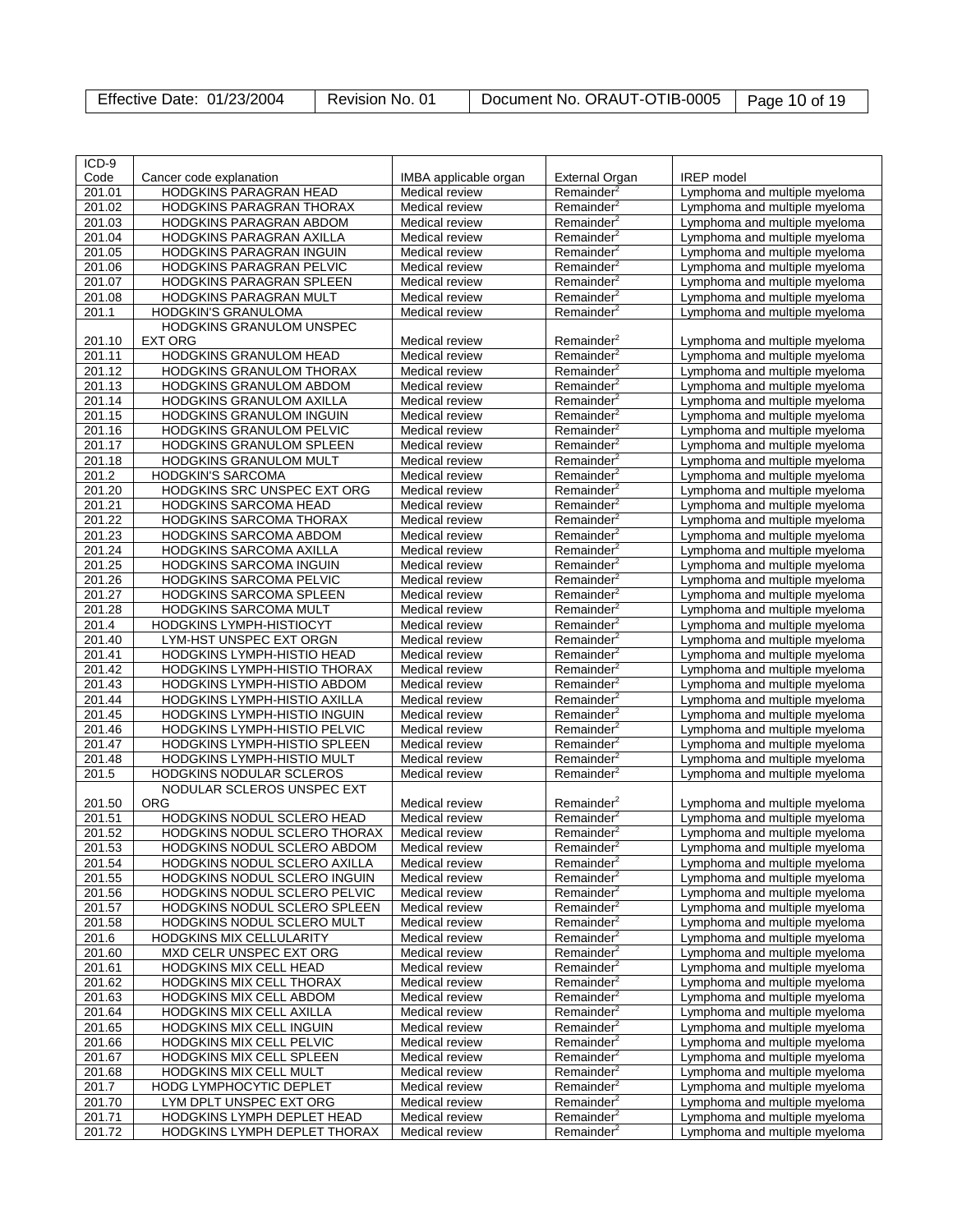| Effective Date: 01/23/2004 | Revision No. 01 | Document No. ORAUT-OTIB-0005   Page 11 of 19 |  |
|----------------------------|-----------------|----------------------------------------------|--|
|----------------------------|-----------------|----------------------------------------------|--|

| ICD-9  |                                                              |                                  |                        |                               |
|--------|--------------------------------------------------------------|----------------------------------|------------------------|-------------------------------|
| Code   | Cancer code explanation                                      | IMBA applicable organ            | <b>External Organ</b>  | <b>IREP</b> model             |
| 201.73 | HODGKINS LYMPH DEPLET ABDOM                                  | Medical review                   | Remainder <sup>2</sup> | Lymphoma and multiple myeloma |
|        |                                                              |                                  |                        |                               |
| 201.74 | HODGKINS LYMPH DEPLET AXILLA<br>HODGKINS LYMPH DEPLET INGUIN | Medical review<br>Medical review | Remainder <sup>2</sup> | Lymphoma and multiple myeloma |
| 201.75 |                                                              |                                  | Remainder <sup>2</sup> | Lymphoma and multiple myeloma |
| 201.76 | HODGKINS LYMPH DEPLET PELVIC                                 | Medical review                   | Remainder <sup>2</sup> | Lymphoma and multiple myeloma |
| 201.77 | HODGKINS LYMPH DEPLET SPLEEN                                 | Medical review                   | Remainder <sup>2</sup> | Lymphoma and multiple myeloma |
| 201.78 | HODGKINS LYMPH DEPLET MULT                                   | Medical review                   | Remainder <sup>2</sup> | Lymphoma and multiple myeloma |
| 201.9  | <b>HODGKINS DISEASE NOS</b>                                  | Medical review                   | Remainder <sup>2</sup> | Lymphoma and multiple myeloma |
| 201.90 | <b>HDGK DISEASE UNSPEC EXT ORG</b>                           | Medical review                   | Remainder <sup>2</sup> | Lymphoma and multiple myeloma |
| 201.91 | HODGKINS DISEASE NOS HEAD                                    | Medical review                   | Remainder <sup>2</sup> | Lymphoma and multiple myeloma |
| 201.92 | HODGKINS DISEASE NOS THORAX                                  | Medical review                   | Remainder <sup>2</sup> | Lymphoma and multiple myeloma |
| 201.93 | <b>HODGKINS DISEASE NOS ABDOM</b>                            | Medical review                   | Remainder <sup>2</sup> | Lymphoma and multiple myeloma |
| 201.94 | HODGKINS DISEASE NOS AXILLA                                  | <b>Medical review</b>            | Remainder <sup>2</sup> | Lymphoma and multiple myeloma |
| 201.95 | HODGKINS DISEASE NOS INGUIN                                  | Medical review                   | Remainder <sup>2</sup> | Lymphoma and multiple myeloma |
| 201.96 | HODGKINS DISEASE NOS PELVIC                                  | Medical review                   | Remainder <sup>2</sup> | Lymphoma and multiple myeloma |
| 201.97 | HODGKINS DISEASE NOS SPLEEN                                  | Medical review                   | Remainder <sup>2</sup> | Lymphoma and multiple myeloma |
| 201.98 | HODGKINS DISEASE NOS MULT                                    | Medical review                   | Remainder <sup>2</sup> | Lymphoma and multiple myeloma |
| 202    | OTHER MALIG NEO LYMPH/HISTIO                                 |                                  |                        |                               |
| 202.0  | NODULAR LYMPHOMA                                             | Medical review                   | Remainder <sup>2</sup> | Lymphoma and multiple myeloma |
| 202.00 | NDLR LYM UNSPEC EXT ORG                                      | Medical review                   | Remainder <sup>2</sup> | Lymphoma and multiple myeloma |
| 202.01 | NODULAR LYMPHOMA HEAD                                        | Medical review                   | Remainder <sup>2</sup> | Lymphoma and multiple myeloma |
| 202.02 | NODULAR LYMPHOMA THORAX                                      | Medical review                   | Remainder <sup>2</sup> | Lymphoma and multiple myeloma |
| 202.03 | NODULAR LYMPHOMA ABDOM                                       | Medical review                   | Remainder <sup>2</sup> | Lymphoma and multiple myeloma |
| 202.04 | NODULAR LYMPHOMA AXILLA                                      | Medical review                   | Remainder <sup>2</sup> | Lymphoma and multiple myeloma |
| 202.05 | NODULAR LYMPHOMA INGUIN                                      | Medical review                   | Remainder <sup>2</sup> | Lymphoma and multiple myeloma |
| 202.06 | NODULAR LYMPHOMA PELVIC                                      | Medical review                   | Remainder <sup>2</sup> | Lymphoma and multiple myeloma |
| 202.07 | NODULAR LYMPHOMA SPLEEN                                      | Medical review                   | Remainder $2$          | Lymphoma and multiple myeloma |
| 202.08 | NODULAR LYMPHOMA MULT                                        | <b>Medical review</b>            | Remainder <sup>2</sup> | Lymphoma and multiple myeloma |
| 202.1  | <b>MYCOSIS FUNGOIDES</b>                                     | Skin                             | Skin                   | Lymphoma and multiple myeloma |
| 202.10 | MYCS FNG UNSPEC EXT ORG                                      | Skin                             | Skin                   | Lymphoma and multiple myeloma |
| 202.11 | <b>MYCOSIS FUNGOIDES HEAD</b>                                | Skin                             | Skin                   | Lymphoma and multiple myeloma |
| 202.12 | <b>MYCOSIS FUNGOIDES THORAX</b>                              | Skin                             | Skin                   | Lymphoma and multiple myeloma |
| 202.13 | <b>MYCOSIS FUNGOIDES ABDOM</b>                               | Skin                             | Skin                   | Lymphoma and multiple myeloma |
| 202.14 | MYCOSIS FUNGOIDES AXILLA                                     | Skin                             | Skin                   | Lymphoma and multiple myeloma |
| 202.15 | <b>MYCOSIS FUNGOIDES INGUIN</b>                              | Skin                             | Skin                   | Lymphoma and multiple myeloma |
| 202.16 | <b>MYCOSIS FUNGOIDES PELVIC</b>                              | Skin                             | Skin                   | Lymphoma and multiple myeloma |
| 202.17 | MYCOSIS FUNGOIDES SPLEEN                                     | Skin                             | Skin                   | Lymphoma and multiple myeloma |
| 202.18 | MYCOSIS FUNGOIDES MULT                                       | Skin                             | Skin                   | Lymphoma and multiple myeloma |
| 202.2  | <b>SEZARY'S DISEASE</b>                                      | Medical review                   | Remainder <sup>2</sup> | Lymphoma and multiple myeloma |
| 202.20 | SZRY DISEASE UNSPEC EXT ORG                                  | Medical review                   | Remainder <sup>2</sup> | Lymphoma and multiple myeloma |
| 202.21 | SEZARY'S DISEASE HEAD                                        | Medical review                   | Remainder <sup>2</sup> | Lymphoma and multiple myeloma |
| 202.22 | SEZARY'S DISEASE THORAX                                      | Medical review                   | Remainder <sup>2</sup> | Lymphoma and multiple myeloma |
| 202.23 | SEZARY'S DISEASE ABDOM                                       | Medical review                   | Remainder <sup>2</sup> | Lymphoma and multiple myeloma |
| 202.24 | SEZARY'S DISEASE AXILLA                                      | Medical review                   | Remainder <sup>2</sup> | Lymphoma and multiple myeloma |
| 202.25 | SEZARY'S DISEASE INGUIN                                      | <b>Medical review</b>            | Remainder <sup>2</sup> | Lymphoma and multiple myeloma |
| 202.26 | SEZARY'S DISEASE PELVIC                                      | Medical review                   | Remainder <sup>4</sup> | Lymphoma and multiple myeloma |
| 202.27 | SEZARY'S DISEASE SPLEEN                                      | Medical review                   | Remainder <sup>2</sup> | Lymphoma and multiple myeloma |
| 202.28 | SEZARY'S DISEASE MULT                                        | Medical review                   | Remainder <sup>2</sup> | Lymphoma and multiple myeloma |
| 202.3  | <b>MALIG HISTIOCYTOSIS</b>                                   | Medical review                   | Remainder <sup>2</sup> | Lymphoma and multiple myeloma |
| 202.30 | MLG HIST UNSPEC EXT ORG                                      | Medical review                   | Remainder <sup>2</sup> | Lymphoma and multiple myeloma |
| 202.31 | MALIG HISTIOCYTOSIS HEAD                                     | Medical review                   | Remainder <sup>2</sup> | Lymphoma and multiple myeloma |
| 202.32 | MALIG HISTIOCYTOSIS THORAX                                   | Medical review                   | Remainder <sup>2</sup> | Lymphoma and multiple myeloma |
| 202.33 | MALIG HISTIOCYTOSIS ABDOM                                    | Medical review                   | Remainder <sup>2</sup> | Lymphoma and multiple myeloma |
| 202.34 | MALIG HISTIOCYTOSIS AXILLA                                   | Medical review                   | Remainder <sup>2</sup> | Lymphoma and multiple myeloma |
| 202.35 | MALIG HISTIOCYTOSIS INGUIN                                   | Medical review                   | Remainder <sup>2</sup> | Lymphoma and multiple myeloma |
| 202.36 | MALIG HISTIOCYTOSIS PELVIC                                   | Medical review                   | Remainder <sup>2</sup> | Lymphoma and multiple myeloma |
| 202.37 | MALIG HISTIOCYTOSIS SPLEEN                                   | Medical review                   | Remainder <sup>2</sup> | Lymphoma and multiple myeloma |
| 202.38 | MALIG HISTIOCYTOSIS MULT                                     | Medical review                   | Remainder <sup>2</sup> | Lymphoma and multiple myeloma |
| 202.4  | LEUKEM RETICULOENDOTHEL                                      | Medical review                   | Remainder <sup>2</sup> | Lymphoma and multiple myeloma |
| 202.40 | LK RTCTL UNSPEC EXT ORG                                      | Medical review                   | Remainder <sup>2</sup> | Lymphoma and multiple myeloma |
| 202.41 | HAIRY-CELL LEUKEM HEAD                                       | Medical review                   | Remainder <sup>2</sup> | Lymphoma and multiple myeloma |
| 202.42 | HAIRY-CELL LEUKEM THORAX                                     | Medical review                   | Remainder <sup>2</sup> | Lymphoma and multiple myeloma |
| 202.43 | HAIRY-CELL LEUKEM ABDOM                                      | Medical review                   | Remainder <sup>2</sup> | Lymphoma and multiple myeloma |
| 202.44 | HAIRY-CELL LEUKEM AXILLA                                     | Medical review                   | Remainder <sup>2</sup> | Lymphoma and multiple myeloma |
| 202.45 | HAIRY-CELL LEUKEM INGUIN                                     | Medical review                   | Remainder <sup>2</sup> | Lymphoma and multiple myeloma |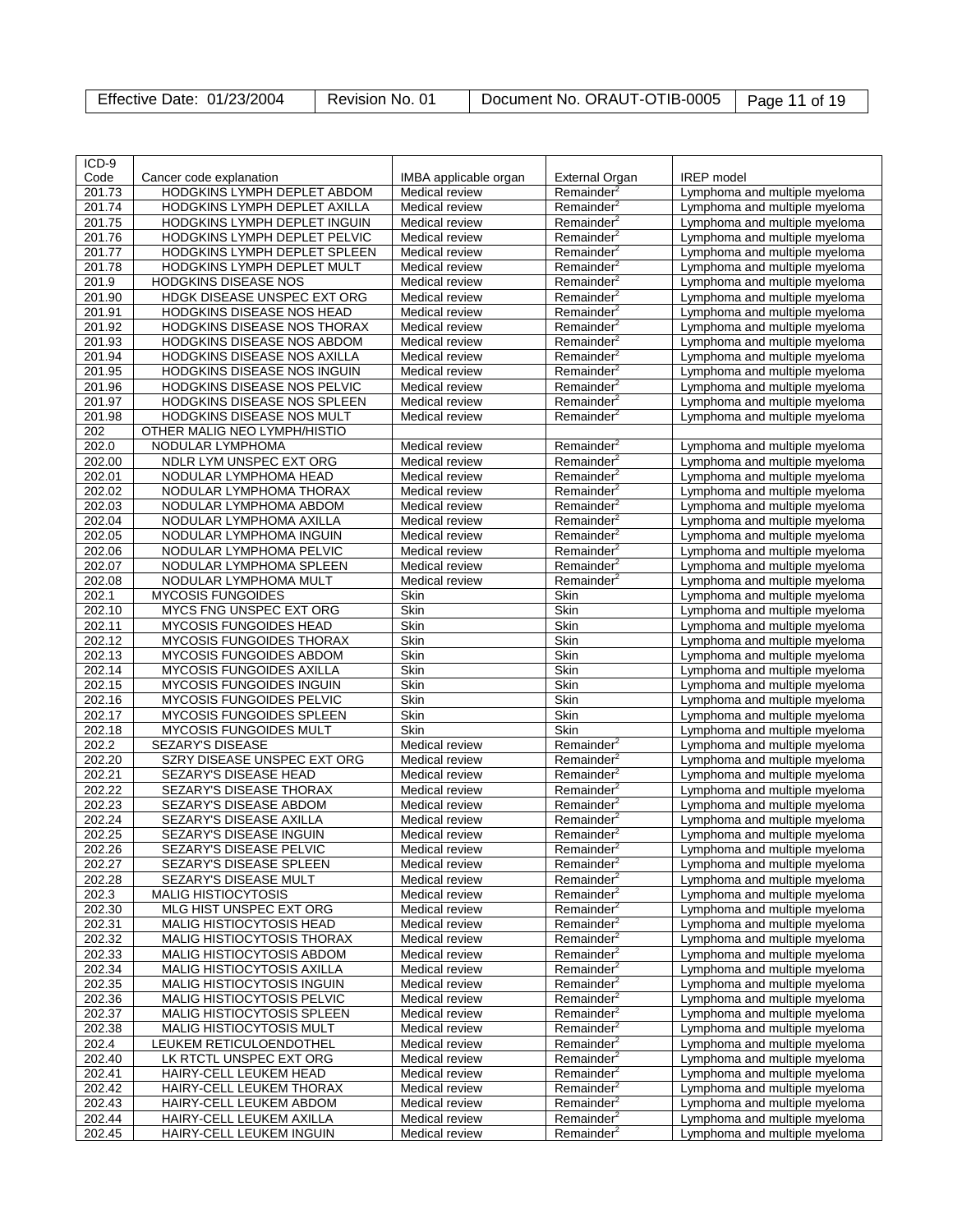| Effective Date: 01/23/2004 | Revision No. 01 | Document No. ORAUT-OTIB-0005   Page 12 of 19 |  |
|----------------------------|-----------------|----------------------------------------------|--|
|----------------------------|-----------------|----------------------------------------------|--|

| ICD-9  |                                  |                        |                        |                               |
|--------|----------------------------------|------------------------|------------------------|-------------------------------|
| Code   |                                  | IMBA applicable organ  |                        | <b>IREP</b> model             |
|        | Cancer code explanation          |                        | External Organ         |                               |
| 202.46 | HAIRY-CELL LEUKEM PELVIC         | Medical review         | Remainder <sup>2</sup> | Lymphoma and multiple myeloma |
| 202.47 | HAIRY-CELL LEUKEM SPLEEN         | Medical review         | Remainder <sup>2</sup> | Lymphoma and multiple myeloma |
| 202.48 | HAIRY-CELL LEUKEM MULT           | Medical review         | Remainder <sup>2</sup> | Lymphoma and multiple myeloma |
| 202.5  | LETTERER-SIWE DISEASE            | <b>Medical review</b>  | Remainder <sup>2</sup> | Lymphoma and multiple myeloma |
| 202.50 | LTR-SIWE UNSPEC EXT ORG          | Medical review         | Remainder <sup>2</sup> | Lymphoma and multiple myeloma |
| 202.51 | LETTERER-SIWE DISEASE HEAD       | Medical review         | Remainder <sup>2</sup> | Lymphoma and multiple myeloma |
| 202.52 | LETTERER-SIWE DISEASE THORAX     | Medical review         | Remainder <sup>2</sup> | Lymphoma and multiple myeloma |
|        |                                  |                        |                        |                               |
| 202.53 | LETTERER-SIWE DISEASE ABDOM      | Medical review         | Remainder <sup>2</sup> | Lymphoma and multiple myeloma |
| 202.54 | LETTERER-SIWE DISEASE AXILLA     | <b>Medical review</b>  | Remainder <sup>2</sup> | Lymphoma and multiple myeloma |
| 202.55 | LETTERER-SIWE DISEASE INGUIN     | Medical review         | Remainder <sup>2</sup> | Lymphoma and multiple myeloma |
| 202.56 | LETTERER-SIWE DISEASE PELVIC     | Medical review         | Remainder <sup>2</sup> | Lymphoma and multiple myeloma |
| 202.57 | LETTERER-SIWE DISEASE SPLEEN     | <b>Medical review</b>  | Remainder <sup>2</sup> | Lymphoma and multiple myeloma |
| 202.58 | LETTERER-SIWE DISEASE MULT       | Medical review         | Remainder <sup>2</sup> | Lymphoma and multiple myeloma |
| 202.6  | MALIG MAST CELL TUMORS           | <b>Medical review</b>  | Remainder <sup>2</sup> | Lymphoma and multiple myeloma |
| 202.60 | MALIG MAST UNSPEC EXT ORG        | Medical review         | Remainder <sup>2</sup> | Lymphoma and multiple myeloma |
|        |                                  |                        |                        |                               |
| 202.61 | MALIG MASTOCYTOSIS HEAD          | Medical review         | Remainder <sup>2</sup> | Lymphoma and multiple myeloma |
| 202.62 | MALIG MASTOCYTOSIS THORAX        | Medical review         | Remainder <sup>2</sup> | Lymphoma and multiple myeloma |
| 202.63 | MALIG MASTOCYTOSIS ABDOM         | Medical review         | Remainder <sup>2</sup> | Lymphoma and multiple myeloma |
| 202.64 | MALIG MASTOCYTOSIS AXILLA        | <b>Medical review</b>  | Remainder <sup>2</sup> | Lymphoma and multiple myeloma |
| 202.65 | MALIG MASTOCYTOSIS INGUIN        | Medical review         | Remainder <sup>2</sup> | Lymphoma and multiple myeloma |
| 202.66 | <b>MALIG MASTOCYTOSIS PELVIC</b> | Medical review         | Remainder <sup>2</sup> | Lymphoma and multiple myeloma |
| 202.67 | MALIG MASTOCYTOSIS SPLEEN        | Medical review         | Remainder <sup>2</sup> | Lymphoma and multiple myeloma |
| 202.68 | MALIG MASTOCYTOSIS MULT          | Medical review         | Remainder <sup>2</sup> | Lymphoma and multiple myeloma |
| 202.8  |                                  |                        |                        |                               |
|        | <b>LYMPHOMAS NEC</b>             | <b>Medical review</b>  | Remainder <sup>2</sup> | Lymphoma and multiple myeloma |
| 202.80 | OTHER LYMP UNSPEC EXT ORG        | Medical review         | Remainder <sup>2</sup> | Lymphoma and multiple myeloma |
| 202.81 | <b>LYMPHOMAS NEC HEAD</b>        | Medical review         | Remainder <sup>2</sup> | Lymphoma and multiple myeloma |
| 202.82 | LYMPHOMAS NEC THORAX             | Medical review         | Remainder <sup>2</sup> | Lymphoma and multiple myeloma |
| 202.83 | LYMPHOMAS NEC ABDOM              | Medical review         | Remainder <sup>2</sup> | Lymphoma and multiple myeloma |
| 202.84 | LYMPHOMAS NEC AXILLA             | <b>Medical review</b>  | Remainder <sup>2</sup> | Lymphoma and multiple myeloma |
| 202.85 | <b>LYMPHOMAS NEC INGUIN</b>      | Medical review         | Remainder <sup>2</sup> | Lymphoma and multiple myeloma |
| 202.86 | <b>LYMPHOMAS NEC PELVIC</b>      | Medical review         | Remainder <sup>2</sup> | Lymphoma and multiple myeloma |
| 202.87 | LYMPHOMAS NEC SPLEEN             | Medical review         | Remainder <sup>2</sup> | Lymphoma and multiple myeloma |
|        |                                  |                        |                        |                               |
| 202.88 | <b>LYMPHOMAS NEC MULT</b>        | Medical review         | Remainder <sup>2</sup> | Lymphoma and multiple myeloma |
| 202.9  | MALIG NEO LYM/HIST TIS NEC       | Medical review         | Remainder <sup>2</sup> | Lymphoma and multiple myeloma |
| 202.90 | UNSPEC LYM UNSPEC EXT ORG        | Medical review         | Remainder <sup>2</sup> | Lymphoma and multiple myeloma |
| 202.91 | LYMPHOID MALIG NEC HEAD          | Medical review         | Remainder <sup>2</sup> | Lymphoma and multiple myeloma |
| 202.92 | LYMPHOID MALIG NEC THORAX        | Medical review         | Remainder <sup>2</sup> | Lymphoma and multiple myeloma |
| 202.93 | LYMPHOID MALIG NEC ABDOM         | Medical review         | Remainder <sup>2</sup> | Lymphoma and multiple myeloma |
| 202.94 | LYMPHOID MALIG NEC AXILLA        | Medical review         | Remainder <sup>2</sup> | Lymphoma and multiple myeloma |
| 202.95 | LYMPHOID MALIG NEC INGUIN        | Medical review         | Remainder <sup>2</sup> | Lymphoma and multiple myeloma |
| 202.96 | LYMPHOID MALIG NEC PELVIC        |                        |                        |                               |
|        |                                  | Medical review         | Remainder <sup>2</sup> | Lymphoma and multiple myeloma |
| 202.97 | LYMPHOID MALIG NEC SPLEEN        | Medical review         | Remainder <sup>2</sup> | Lymphoma and multiple myeloma |
| 202.98 | LYMPHOID MALIG NEC MULT          | Medical review         | Remainder <sup>2</sup> | Lymphoma and multiple myeloma |
| 203    | MULTIPLE MYELOMA ET AL           |                        |                        |                               |
| 203.0  | MULTIPLE MYELOMA                 | Red Bone Marrow        | Red Bone Marrow        | Lymphoma and multiple myeloma |
| 203.00 | MULT MYELM W/O REMISSION         | <b>Red Bone Marrow</b> | <b>Red Bone Marrow</b> | Lymphoma and multiple myeloma |
| 203.01 | MULT MYELM W/REMISSION           | <b>Red Bone Marrow</b> | <b>Red Bone Marrow</b> | Lymphoma and multiple myeloma |
| 203.1  | PLASMA CELL LEUKEMIA             | <b>Red Bone Marrow</b> | <b>Red Bone Marrow</b> | Lymphoma and multiple myeloma |
| 203.10 | PLSM CELL LEUK W/O REMISSON      | <b>Red Bone Marrow</b> | <b>Red Bone Marrow</b> | Lymphoma and multiple myeloma |
|        |                                  | Red Bone Marrow        |                        |                               |
| 203.11 | PLSM CELL LEUK W/REMISS          |                        | <b>Red Bone Marrow</b> | Lymphoma and multiple myeloma |
| 203.8  | IMMUNOPROLIFERAT NEOPLASM NEC    | Medical review         | Red Bone Marrow        | Lymphoma and multiple myeloma |
| 203.80 | OTHER IMNPRFL NPL W/O REMISS     | Medical review         | <b>Red Bone Marrow</b> | Lymphoma and multiple myeloma |
| 203.81 | OTHER IMNPRFL NPL W/REMISS       | Medical review         | <b>Red Bone Marrow</b> | Lymphoma and multiple myeloma |
| 204    | LYMPHOID LEUKEMIA                |                        |                        |                               |
| 204.0  | ACUTE LYMPHOID LEUKEMIA          | Medical review         | Red Bone Marrow        | Acute lymphoid leukemia       |
| 204.00 | ACT LYM LEUK W/O REMISS          | Medical review         | Red Bone Marrow        | Acute lymphoid leukemia       |
| 204.01 | ACT LYM LEUK W/REMISS            | Medical review         | <b>Red Bone Marrow</b> | Acute lymphoid leukemia       |
| 204.1  | CHRONIC LYMPHOID LEUKEMIA        | <b>NA</b>              | NA                     | NA <sup>4</sup>               |
| 204.10 | CHRONIC LYM LEUK W/O REMISS      | <b>NA</b>              | <b>NA</b>              | NA <sup>4</sup>               |
|        |                                  |                        |                        |                               |
| 204.11 | CHRONIC LYM LEUK W/REMISS        | <b>NA</b>              | <b>NA</b>              | NA <sup>4</sup>               |
| 204.2  | SUBACUTE LYMPHOID LEUKEMIA       | Medical review         | Red Bone Marrow        | Leukemia, less CLL            |
| 204.20 | SBAC LYM LEUK W/O REMISS         | Medical review         | <b>Red Bone Marrow</b> | Leukemia, less CLL            |
| 204.21 | <b>SBAC LYM LEUK W/REMISS</b>    | Medical review         | <b>Red Bone Marrow</b> | Leukemia, less CLL            |
| 204.8  | LYMPHOID LEUKEMIA NEC            | Medical review         | Red Bone Marrow        | Leukemia, less CLL            |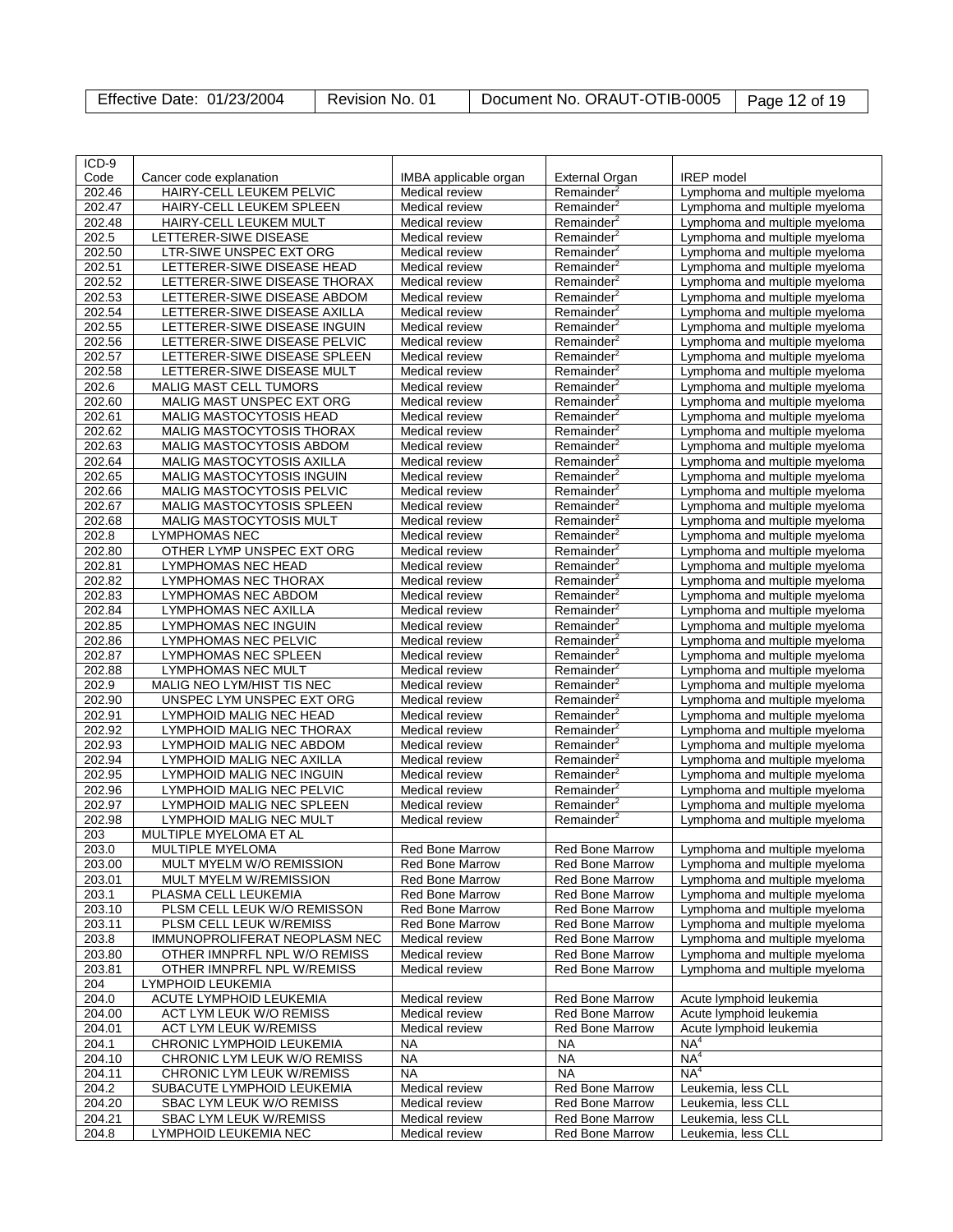| Effective Date: 01/23/2004 | Revision No. 01 | Document No. ORAUT-OTIB-0005   Page 13 of 19 |  |
|----------------------------|-----------------|----------------------------------------------|--|
|----------------------------|-----------------|----------------------------------------------|--|

| ICD-9              |                                   |                        |                        |                          |
|--------------------|-----------------------------------|------------------------|------------------------|--------------------------|
| Code               | Cancer code explanation           | IMBA applicable organ  | <b>External Organ</b>  | IREP model               |
|                    |                                   |                        |                        |                          |
| 204.80             | OTHER LYM LEUK W/O REMISS         | Medical review         | <b>Red Bone Marrow</b> | Leukemia, less CLL       |
| 204.81             | OTHER LYM LEUK W/REMISS           | Medical review         | <b>Red Bone Marrow</b> | Leukemia, less CLL       |
| 204.9              | LYMPHOID LEUKEMIA NOS             | Medical review         | <b>Red Bone Marrow</b> | Acute lymphoid leukemia  |
| 204.90             | UNS LYM LEUK W/O REMISS           | Medical review         | <b>Red Bone Marrow</b> | Acute Ivmphoid leukemia  |
| 204.91             | UNS LYM LEUK W/REMISS             | Medical review         | Red Bone Marrow        | Acute lymphoid leukemia  |
| 205                | <b>MYELOID LEUKEMIA</b>           |                        | <b>Red Bone Marrow</b> |                          |
|                    |                                   |                        |                        | Leukemia, less CLL AND   |
| 205.0              | <b>ACUTE MYELOID LEUKEMIA</b>     | <b>Red Bone Marrow</b> | <b>Red Bone Marrow</b> | Acute myeloid leukemia   |
|                    |                                   |                        |                        | Leukemia, less CLL AND   |
| 205.00             | ACT MYL LEUK W/O REMISS           | <b>Red Bone Marrow</b> | <b>Red Bone Marrow</b> | Acute myeloid leukemia   |
|                    |                                   |                        |                        | Leukemia, less CLL AND   |
| 205.01             | <b>ACT MYL LEUK W/REMISS</b>      | <b>Red Bone Marrow</b> | <b>Red Bone Marrow</b> | Acute myeloid leukemia   |
|                    |                                   |                        |                        | Leukemia, less CLL AND   |
|                    |                                   |                        |                        |                          |
| 205.1              | CHRONIC MYELOID LEUKEMIA          | <b>Red Bone Marrow</b> | <b>Red Bone Marrow</b> | Chronic myeloid leukemia |
|                    |                                   |                        |                        | Leukemia, less CLL AND   |
| 205.10             | CHRONIC MYL LEUK W/O REMISS       | <b>Red Bone Marrow</b> | Red Bone Marrow        | Chronic myeloid leukemia |
|                    |                                   |                        |                        | Leukemia, less CLL AND   |
| 205.11             | CHRONIC MYL LEUK W/REMISS         | <b>Red Bone Marrow</b> | <b>Red Bone Marrow</b> | Chronic myeloid leukemia |
| 205.2              | SUBACUT MYELOID LEUKEMIA          | <b>Red Bone Marrow</b> |                        | Leukemia, less CLL       |
| 205.20             | SBAC MYL LEUK W/O REMISS          | Red Bone Marrow        | <b>Red Bone Marrow</b> | Leukemia, less CLL       |
| 205.21             | <b>SBAC MYL LEUK W/REMISS</b>     | Red Bone Marrow        | Red Bone Marrow        | Leukemia, less CLL       |
| 205.3              | <b>MYELOID SARCOMA</b>            | Red Bone Marrow        | <b>Red Bone Marrow</b> | Leukemia, less CLL       |
| 205.30             | MYL SRCOMA W/O REMISS             | <b>Red Bone Marrow</b> | <b>Red Bone Marrow</b> | Leukemia, less CLL       |
| 205.31             | <b>MYL SRCOMA W/REMISS</b>        | <b>Red Bone Marrow</b> | <b>Red Bone Marrow</b> | Leukemia, less CLL       |
| 205.8              | MYELOID LEUKEMIA NEC              | Red Bone Marrow        | Red Bone Marrow        |                          |
|                    |                                   |                        |                        | Leukemia, less CLL       |
| 205.80             | OTHER MYL LEUK W/O REMISS         | <b>Red Bone Marrow</b> | <b>Red Bone Marrow</b> | Leukemia, less CLL       |
| 205.81             | OTHER MYL LEUK W/REMISS           | Red Bone Marrow        | <b>Red Bone Marrow</b> | Leukemia, less CLL       |
|                    |                                   |                        |                        | Leukemia, less CLL AND   |
| 205.9              | MYELOID LEUKEMIA NOS              | <b>Red Bone Marrow</b> | <b>Red Bone Marrow</b> | Acute myeloid leukemia   |
|                    |                                   |                        |                        | Leukemia, less CLL AND   |
| 205.90             | UNS MYL LEUK W/O REMISS           | <b>Red Bone Marrow</b> | <b>Red Bone Marrow</b> | Acute myeloid leukemia   |
|                    |                                   |                        |                        | Leukemia, less CLL AND   |
| 205.91             | UNS MYL LEUK W/REMISS             | <b>Red Bone Marrow</b> | Red Bone Marrow        | Acute myeloid leukemia   |
| 206                | MONOCYTIC LEUKEMIA                |                        |                        |                          |
| 206.0              | ACUTE MONOCYTIC LEUKEMIA          | Red Bone Marrow        | <b>Red Bone Marrow</b> | Leukemia, less CLL       |
| 206.00             | ACT MONO LEUK W/O REMISS          | <b>Red Bone Marrow</b> | <b>Red Bone Marrow</b> | Leukemia, less CLL       |
| 206.01             | <b>ACT MONO LEUK W/REMISS</b>     | Red Bone Marrow        | Red Bone Marrow        | Leukemia, less CLL       |
| 206.1              | CHRONIC MONOCYTIC LEUKEMIA        | Red Bone Marrow        | Red Bone Marrow        | Leukemia, less CLL       |
|                    |                                   |                        |                        |                          |
| 206.10             | CHRONIC MONO LEUK W/O REMISS      | <b>Red Bone Marrow</b> | Red Bone Marrow        | Leukemia, less CLL       |
| 206.11             | CHRONIC MONO LEUK W/REMISS        | <b>Red Bone Marrow</b> | <b>Red Bone Marrow</b> | Leukemia, less CLL       |
| 206.2              | SUBAC MONOCYTIC LEUKEMIA          | <b>Red Bone Marrow</b> | <b>Red Bone Marrow</b> | Leukemia, less CLL       |
| 206.20             | SBACUTE MONO LEUK W/O REMISS      | Red Bone Marrow        | Red Bone Marrow        | Leukemia, less CLL       |
| 206.21             | SBACUTE MONO LEUK W/REMISS        | Red Bone Marrow        | Red Bone Marrow        | Leukemia, less CLL       |
| 206.8              | MONOCYTIC LEUKEMIA NEC            | <b>Red Bone Marrow</b> | <b>Red Bone Marrow</b> | Leukemia, less CLL       |
| 206.80             | OTHER MONO LEUK W/O REMISS        | <b>Red Bone Marrow</b> | <b>Red Bone Marrow</b> | Leukemia, less CLL       |
| 206.81             | OTHER MONO LEUK W/REMISS          | Red Bone Marrow        | <b>Red Bone Marrow</b> | Leukemia, less CLL       |
| $206.\overline{9}$ | MONOCYTIC LEUKEMIA NOS            | <b>Red Bone Marrow</b> | Red Bone Marrow        | Leukemia, less CLL       |
| 206.90             | UNS MONO LEUK W/O REMISS          | Red Bone Marrow        | Red Bone Marrow        | Leukemia, less CLL       |
| 206.91             | UNS MONO LEUK W/REMISS            | <b>Red Bone Marrow</b> | Red Bone Marrow        | Leukemia, less CLL       |
|                    |                                   |                        |                        |                          |
| 207                | OTHER SPECIFIED LEUKEMIA          |                        |                        |                          |
| 207.0              | <b>ACUTE ERYTHREMIA</b>           | Red Bone Marrow        | Red Bone Marrow        | Leukemia, less CLL       |
| 207.00             | ACT ERTH/ERYLK W/O REMISS         | <b>Red Bone Marrow</b> | Red Bone Marrow        | Leukemia, less CLL       |
| 207.01             | <b>ACT ERTH/ERYLK W/REMISS</b>    | <b>Red Bone Marrow</b> | Red Bone Marrow        | Leukemia, less CLL       |
| 207.1              | <b>CHRONIC ERYTHREMIA</b>         | Red Bone Marrow        | Red Bone Marrow        | Leukemia, less CLL       |
| 207.10             | CHRONIC ERYTHRM W/O REMISION      | <b>Red Bone Marrow</b> | <b>Red Bone Marrow</b> | Leukemia, less CLL       |
| 207.11             | <b>CHRONIC ERYTHRM W/REMISION</b> | <b>Red Bone Marrow</b> | <b>Red Bone Marrow</b> | Leukemia, less CLL       |
| 207.2              | MEGAKARYOCYTIC LEUKEMIA           | <b>Red Bone Marrow</b> | <b>Red Bone Marrow</b> | Leukemia, less CLL       |
| 207.20             | MGKRYCYT LEUK W/O REMISS          | Red Bone Marrow        | Red Bone Marrow        | Leukemia, less CLL       |
| 207.21             | MGKRYCYT LEUK W/REMISS            | Red Bone Marrow        | Red Bone Marrow        | Leukemia, less CLL       |
| 207.8              | SPECIFIED LEUKEMIA NEC            | <b>Red Bone Marrow</b> | <b>Red Bone Marrow</b> | Leukemia, less CLL       |
|                    |                                   |                        |                        |                          |
| 207.80             | OTHER SPF LEUK W/O REMISS         | <b>Red Bone Marrow</b> | <b>Red Bone Marrow</b> | Leukemia, less CLL       |
| 207.81             | OTHER SPF LEUK W/REMSION          | Red Bone Marrow        | Red Bone Marrow        | Leukemia, less CLL       |
| 208                | LEUKEMIA-UNSPECIF CELL            |                        |                        |                          |
| 208.0              | ACT LEUK UNS CL W/O REMISS        | Red Bone Marrow        | Red Bone Marrow        | Leukemia, less CLL AND   |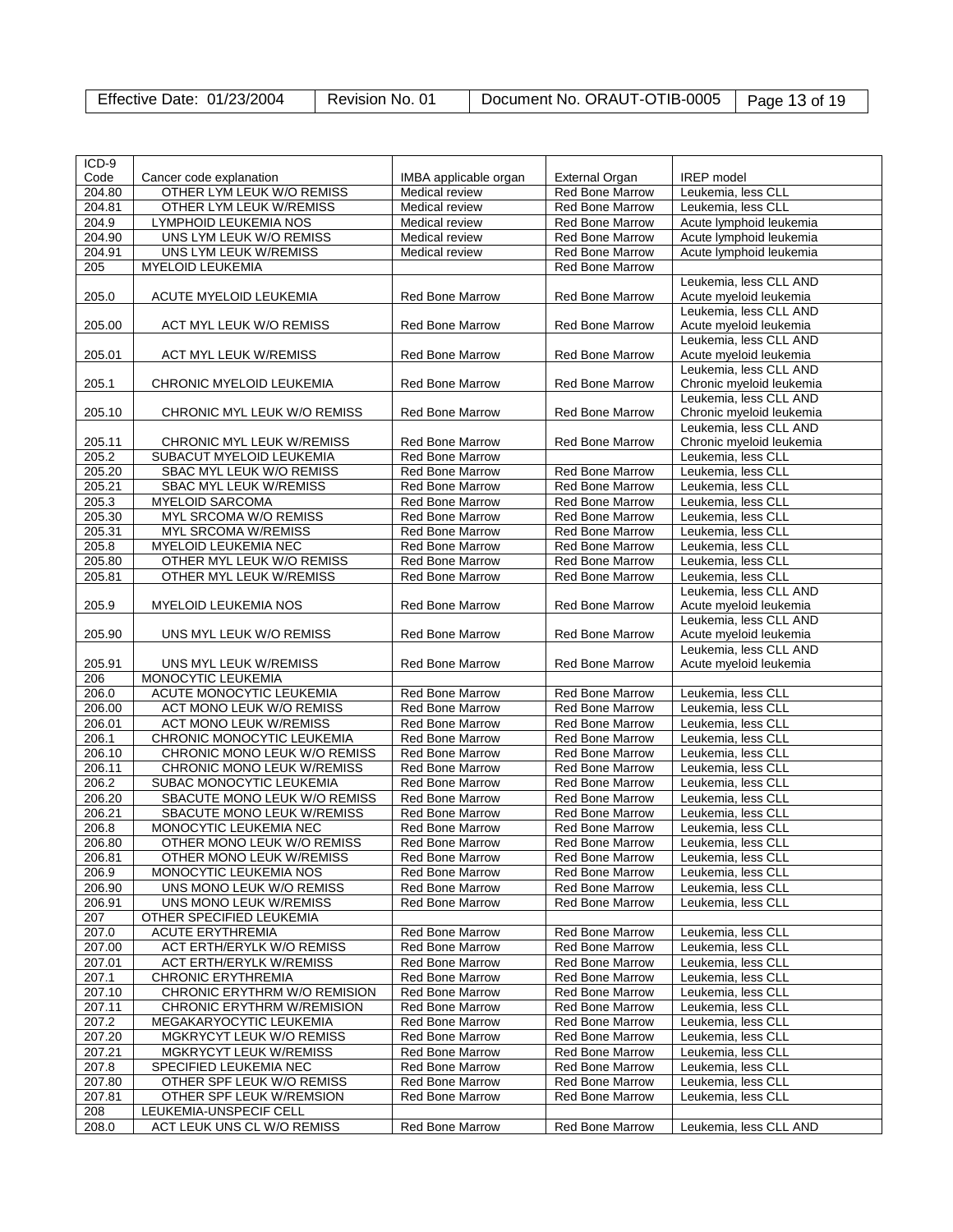| Effective Date: 01/23/2004 | Revision No. 01 | Document No. ORAUT-OTIB-0005   Page 14 of 19 |  |
|----------------------------|-----------------|----------------------------------------------|--|
|----------------------------|-----------------|----------------------------------------------|--|

| ICD-9          |                                                   |                          |                        |                                                        |
|----------------|---------------------------------------------------|--------------------------|------------------------|--------------------------------------------------------|
| Code           | Cancer code explanation                           | IMBA applicable organ    | External Organ         | <b>IREP</b> model<br>Acute lymphoid leukemia AND       |
|                |                                                   |                          |                        | Acute myeloid leukemia                                 |
|                |                                                   |                          |                        | Leukemia, less CLL AND                                 |
|                |                                                   |                          |                        | Acute lymphoid leukemia AND                            |
| 208.00         | ACT LEUK UNS CL W/O REMISS                        | <b>Red Bone Marrow</b>   | <b>Red Bone Marrow</b> | Acute myeloid leukemia                                 |
|                |                                                   |                          |                        | Leukemia. less CLL AND                                 |
|                |                                                   |                          |                        | Acute lymphoid leukemia AND                            |
| 208.01         | ACT LEUK UNS CL W/REMISS                          | <b>Red Bone Marrow</b>   | <b>Red Bone Marrow</b> | Acute myeloid leukemia                                 |
| 208.1          | CHRONIC LEUKEMIA NOS                              | <b>Red Bone Marrow</b>   | <b>Red Bone Marrow</b> | Leukemia, less CLL AND<br>Chronic myeloid leukemia     |
|                |                                                   |                          |                        | Leukemia, less CLL AND                                 |
| 208.10         | CHRONIC LEUK UNS CL W/O REMISS                    | <b>Red Bone Marrow</b>   | Red Bone Marrow        | Chronic myeloid leukemia                               |
|                |                                                   |                          |                        | Leukemia, less CLL AND                                 |
| 208.11         | CHRONIC LEUK UNS CL W/REMISS                      | <b>Red Bone Marrow</b>   | <b>Red Bone Marrow</b> | Chronic myeloid leukemia                               |
| 208.2          | SUBACUTE LEUKEMIA NOS                             | Red Bone Marrow          | Red Bone Marrow        | Leukemia, less CLL                                     |
|                | SUBACUTE LEUKEMIA UNS CL W/O                      |                          |                        |                                                        |
| 208.20         | <b>REMISSION</b>                                  | Red Bone Marrow          | <b>Red Bone Marrow</b> | Leukemia, less CLL                                     |
| 208.21         | SUBACUTE LEUKEMIA UNS CL<br><b>W/REMISSION</b>    | <b>Red Bone Marrow</b>   | <b>Red Bone Marrow</b> | Leukemia, less CLL                                     |
| 208.8          | LEUKEMIA-UNSPEC CELL NEC                          | <b>Red Bone Marrow</b>   | <b>Red Bone Marrow</b> | Leukemia, less CLL                                     |
|                | OTHER LEUK UNS CL W/O                             |                          |                        |                                                        |
| 208.80         | <b>REMISSION</b>                                  | Red Bone Marrow          | Red Bone Marrow        | Leukemia, less CLL                                     |
| 208.81         | OTHER LEUK UNS CL W/REMISSION                     | Red Bone Marrow          | Red Bone Marrow        | Leukemia, less CLL                                     |
|                |                                                   |                          |                        | Leukemia, less CLL AND                                 |
|                |                                                   |                          |                        | Acute lymphoid leukemia AND                            |
| 208.9          | LEUKEMIA-UNSPEC CELL NOS                          | <b>Red Bone Marrow</b>   | <b>Red Bone Marrow</b> | Acute myeloid leukemia AND<br>Chronic myeloid leukemia |
|                |                                                   |                          |                        | Leukemia, less CLL AND                                 |
|                |                                                   |                          |                        | Acute lymphoid leukemia AND                            |
|                |                                                   |                          |                        | Acute myeloid leukemia AND                             |
| 208.90         | OTHER LEUK NOS W/O REMISSION                      | <b>Red Bone Marrow</b>   | <b>Red Bone Marrow</b> | Chronic myeloid leukemia                               |
|                |                                                   |                          |                        | Leukemia, less CLL AND                                 |
|                |                                                   |                          |                        | Acute lymphoid leukemia AND                            |
| 208.91         | OTHER LEUK NOS W/REMISSION                        | <b>Red Bone Marrow</b>   | <b>Red Bone Marrow</b> | Acute myeloid leukemia AND<br>Chronic myeloid leukemia |
| 230            | CA IN SITU DIGESTIVE ORG                          |                          |                        |                                                        |
| 230.0          | CA IN SITU ORAL CAV/PHAR                          | Highest non-met org/tiss | Thyroid                | Oral cav. and pharynx                                  |
| 230.1          | CA IN SITU ESOPHAGUS                              | Esophagus                | Esophagus              | Esophagus                                              |
| 230.2          | CA IN SITU STOMACH                                | Stomach                  | Stomach                | Stomach                                                |
| 230.3          | CA IN SITU COLON                                  | Colon                    | Colon                  | Colon                                                  |
| 230.4          | <b>CA IN SITU RECTUM</b>                          | LЦ                       | Colon                  | Rectum                                                 |
| 230.5          | CA IN SITU ANAL CANAL                             | LLI                      | Colon                  | Rectum                                                 |
| 230.6          | CA IN SITU ANUS NOS                               | LLI                      | Colon                  | Rectum                                                 |
| 230.7          | CA IN SITU BOWEL NEC/NOS                          | Colon                    | Colon                  | All digestive                                          |
| 230.8<br>230.9 | CA IN SITU LIVER/BILIARY<br>CA IN SITU GI NEC/NOS | Liver                    | Liver                  | Liver<br>All digestive                                 |
| 231            | CA IN SITU RESPIRATORY                            | Highest non-met org/tiss | Remainder              |                                                        |
| 231.0          | CA IN SITU LARYNX                                 | ET <sub>2</sub>          | Esophagus              | Other respiratory                                      |
| 231.1          | CA IN SITU TRACHEA                                | <b>BB</b>                | Thyroid                | Lung                                                   |
| 231.2          | CA IN SITU BRONCHUS/LUNG                          | Lung                     | Lung                   | Lung                                                   |
| 231.8          | CA IN SITU RESP SYS NEC                           | Lung                     | Lung                   | Other respiratory                                      |
| 231.9          | CA IN SITU RESP SYS NOS                           | Lung                     | Lung                   | Other respiratory                                      |
| 232            | <b>CARCINOMA IN SITU SKIN</b>                     |                          |                        |                                                        |
|                |                                                   |                          |                        | Malignant melanoma AND                                 |
| 232.0          | CA IN SITU SKIN LIP                               | Skin                     | Skin                   | Non-melanoma skin-Squamous<br>cell                     |
|                |                                                   |                          |                        | Malignant melanoma AND                                 |
|                |                                                   |                          |                        | Non-melanoma skin-Squamous                             |
| 232.1          | CA IN SITU EYELID                                 | Skin                     | Skin                   | cell                                                   |
|                |                                                   |                          |                        | Malignant melanoma AND                                 |
|                |                                                   |                          |                        | Non-melanoma skin-Squamous                             |
| 232.2          | CA IN SITU SKIN EAR                               | Skin                     | Skin                   | cell                                                   |
|                |                                                   |                          |                        | Malignant melanoma AND                                 |
| 232.3          | CA IN SITU SKIN FACE NEC                          | Skin                     | Skin                   | Non-melanoma skin-Squamous                             |
|                |                                                   |                          |                        | cell                                                   |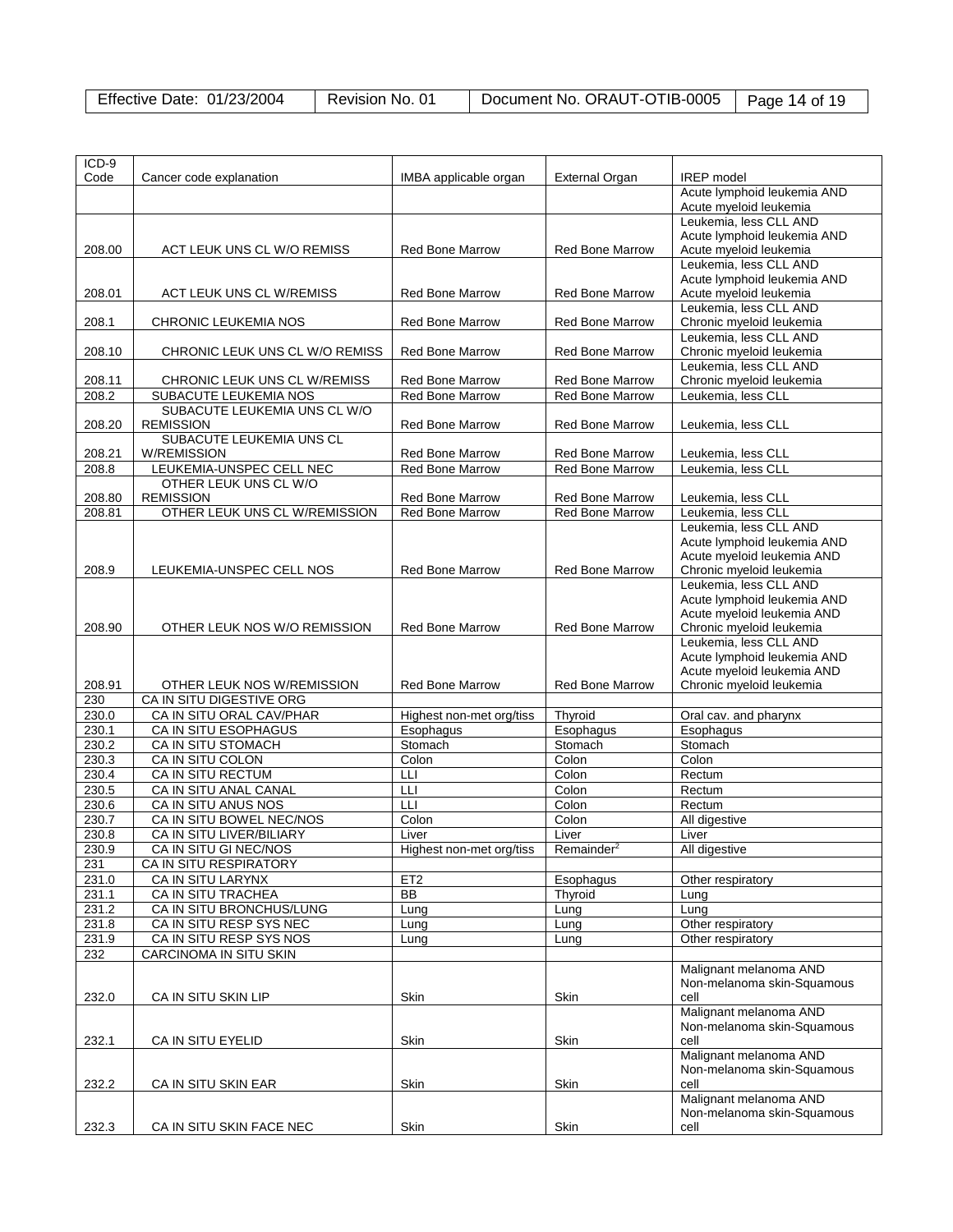| Effective Date: 01/23/2004 | Revision No. 01 | Document No. ORAUT-OTIB-0005   Page 15 of 19 |  |
|----------------------------|-----------------|----------------------------------------------|--|
|----------------------------|-----------------|----------------------------------------------|--|

| ICD-9 |                                |                          |                                |                                 |
|-------|--------------------------------|--------------------------|--------------------------------|---------------------------------|
| Code  | Cancer code explanation        | IMBA applicable organ    | <b>External Organ</b>          | <b>IREP</b> model               |
|       |                                |                          |                                | Malignant melanoma AND          |
|       |                                |                          |                                | Non-melanoma skin-Squamous      |
|       |                                |                          |                                | cell                            |
| 232.4 | CA IN SITU SCALP               | Skin                     | Skin                           | Malignant melanoma AND          |
|       |                                |                          |                                |                                 |
|       |                                |                          |                                | Non-melanoma skin-Squamous      |
| 232.5 | CA IN SITU SKIN TRUNK          | Skin                     | Skin                           | cell                            |
|       |                                |                          |                                | Malignant melanoma AND          |
|       |                                |                          |                                | Non-melanoma skin-Squamous      |
| 232.6 | CA IN SITU SKIN ARM            | Skin                     | Skin                           | cell                            |
|       |                                |                          |                                | Malignant melanoma AND          |
|       |                                |                          |                                | Non-melanoma skin-Squamous      |
| 232.7 | CA IN SITU SKIN LEG            | Skin                     | Skin                           | cell                            |
|       |                                |                          |                                | Malignant melanoma AND          |
|       |                                |                          |                                | Non-melanoma skin-Squamous      |
| 232.8 | CA IN SITU SKIN NEC            | <b>Skin</b>              | <b>Skin</b>                    | cell                            |
|       |                                |                          |                                | Malignant melanoma AND          |
|       |                                |                          |                                | Non-melanoma skin-Squamous      |
| 232.9 | CA IN SITU SKIN NOS            | Skin                     | Skin                           | cell                            |
| 233   | CA IN SITU BREAST/GU           |                          |                                |                                 |
| 233.0 |                                |                          |                                |                                 |
|       | CA IN SITU BREAST              | <b>Breast</b>            | <b>Breast</b>                  | <b>Breast</b>                   |
| 233.1 | CA IN SITU CERVIX UTERI        | <b>Uterus</b>            | <b>Uterus</b>                  | Female genitalia less ovary     |
| 233.2 | CA IN SITU UTERUS NEC          | <b>Uterus</b>            | <b>Uterus</b>                  | Female genitalia less ovary     |
|       |                                |                          |                                | Female genitalia less ovary AND |
| 233.3 | CA IN SITU FEM GEN NEC         | <b>Uterus</b>            | <b>Uterus</b>                  | Ovary                           |
| 233.4 | CA IN SITU PROSTATE            | Highest non-met org/tiss | <b>Testes</b>                  | All male genitalia              |
| 233.5 | CA IN SITU PENIS               | <b>Testes</b>            | <b>Testes</b>                  | All male genitalia              |
| 233.6 | CA IN SITU MALE GEN NEC        | <b>Testes</b>            | <b>Testes</b>                  | All male genitalia              |
| 233.7 | CA IN SITU BLADDER             | <b>Bladder</b>           | <b>Bladder</b>                 | Bladder                         |
| 233.9 | CA IN SITU URINARY NEC         | Medical review           | Liver                          | Urinary organs less bladder     |
|       | CA IN SITU NEC/NOS             |                          |                                |                                 |
| 234   |                                |                          |                                |                                 |
| 234.0 | CA IN SITU EYE                 | <b>Brain</b>             | Eye Lens                       | Eye                             |
| 234.8 | CA IN SITU NEC                 | Highest non-met org/tiss | Remainder <sup>2</sup>         | Other and ill-defined sites     |
| 234.9 | CA IN SITU NOS                 | Highest non-met org/tiss | Remainder <sup>2</sup>         | Other and ill-defined sites     |
| 235   | UNCERT BEHAV NEOPLASM GI/RESP  |                          |                                |                                 |
| 235.0 | UNCERT BEHAV NEOPLASM SALIVARY | Highest non-met org/tiss | Thyroid/Remainder <sup>1</sup> | Oral cav. and pharynx           |
|       | UNCERT BEHAV NEOPLASM          |                          |                                |                                 |
| 235.1 | ORAL/PHAR                      | Highest non-met org/tiss | Thyroid/Remainder <sup>1</sup> | Oral cav. and pharynx           |
|       | <b>UNCERT BEHAV NEOPLASM</b>   |                          |                                |                                 |
| 235.2 | INTESTINE (stomach)            | Stomach                  | Stomach                        | Stomach                         |
|       | UNCERT BEHAV NEOPLASM          |                          |                                |                                 |
| 235.2 | INTESTINE (colon)              | Colon                    | Colon                          | Colon                           |
|       | UNCERT BEHAV NEOPLASM          |                          |                                |                                 |
| 235.2 | INTESTINE (rectum)             | LLI                      | Colon                          | Rectum                          |
|       |                                |                          |                                |                                 |
| 235.3 | UNCERT BEHAV NEOPLASM LIVER    | Liver                    | Liver                          | Liver                           |
|       | UNCERT BEHAV NEOPLASM          |                          |                                |                                 |
| 235.4 | PERITONEUM                     | Highest non-met org/tiss | Colon                          | All digestive                   |
| 235.5 | UNCERT BEHAV NEOPLASM GI NEC   | Colon                    | Colon                          | All digestive                   |
| 235.6 | UNCERT BEHAV NEOPLASM LARYNX   | ET <sub>2</sub>          | Esophagus                      | Other respiratory               |
| 235.7 | UNCERT BEHAV NEOPLASM LUNG     | Lung                     | Lung                           | Lung                            |
| 235.8 | UNCERT BEHAV NEOPLASM PLEURA   | Lung                     | Lung                           | Other respiratory               |
|       | UNCERT BEHAV NEOPLASM RESP     |                          |                                |                                 |
| 235.9 | NEC.                           | Lung                     | Lung                           | Other respiratory               |
| 236   | UNCERT BEHAV NEOPLASM GU       |                          |                                |                                 |
| 236.0 | UNCERT BEHAV NEOPLASM UTERUS   | <b>Uterus</b>            | <b>Uterus</b>                  | Female genitalia, less ovary    |
|       | UNCERT BEHAV NEOPLASM          |                          |                                |                                 |
|       |                                |                          |                                |                                 |
| 236.1 | <b>PLACENTA</b>                | Uterus                   | Uterus                         | Female genitalia, less ovary    |
| 236.2 | UNCERT BEHAV NEOPLASM OVARY    | Ovaries                  | Ovaries                        | Ovary                           |
|       | UNCERT BEHAV NEOPLASM FEMALE   |                          |                                |                                 |
| 236.3 | <b>NEC</b>                     | Medical review           | Uterus                         | Female genitalia, less ovary    |
| 236.4 | UNCERT BEHAV NEOPLASM TESTIS   | Testes                   | <b>Testes</b>                  | All male genitalia              |
|       | UNCERT BEHAV NEOPLASM          |                          |                                |                                 |
| 236.5 | <b>PROSTATE</b>                | Highest non-met org/tiss | <b>Testes</b>                  | All male genitalia              |
|       | UNCERT BEHAV NEOPLASM MALE     |                          |                                |                                 |
|       |                                |                          |                                | All male genitalia              |
| 236.6 | <b>NEC</b>                     | <b>Testes</b>            | <b>Testes</b>                  |                                 |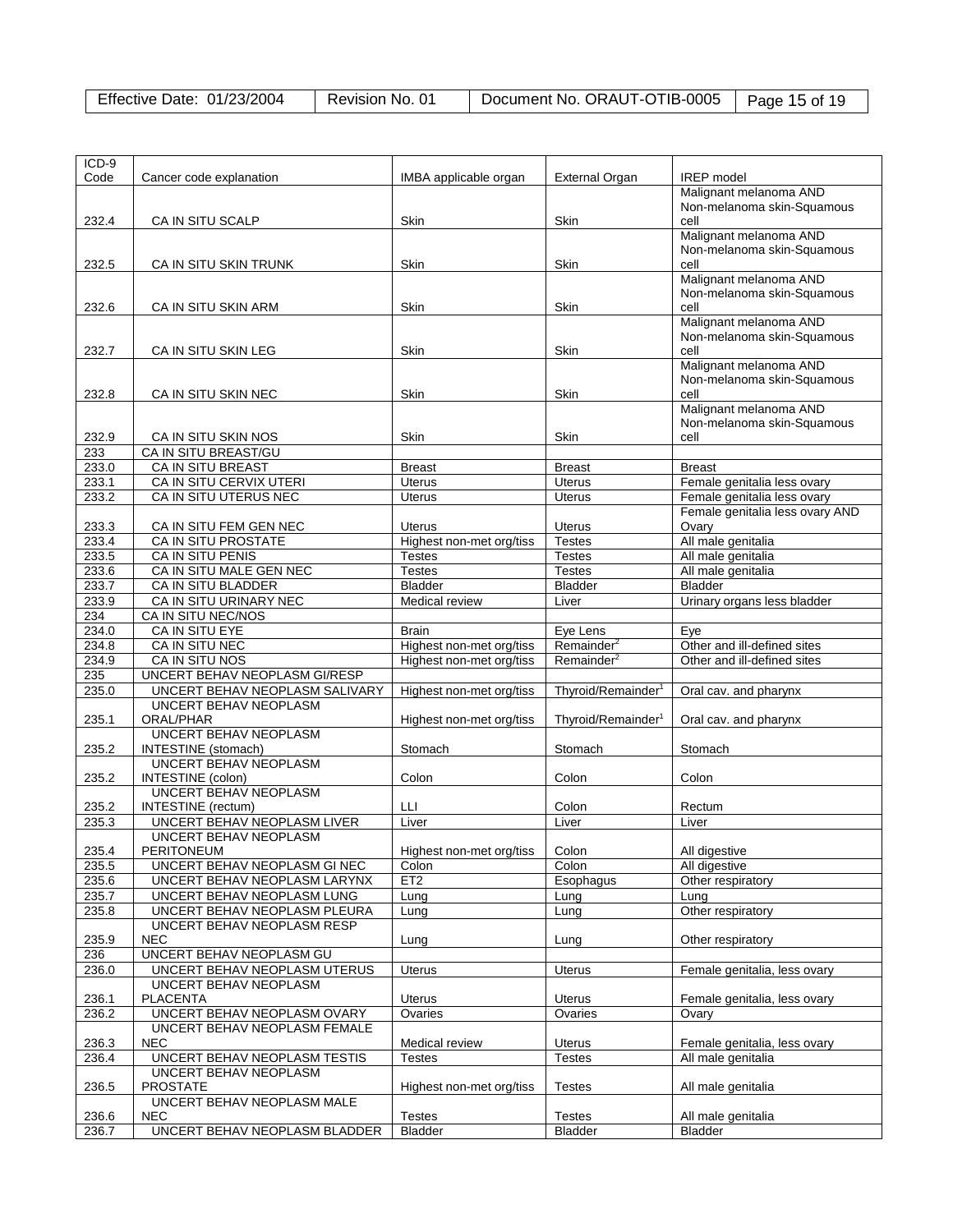| <b>Effective Date: 01/23/2004</b> | Revision No. 01 | Document No. ORAUT-OTIB-0005   Page 16 of 19 |  |
|-----------------------------------|-----------------|----------------------------------------------|--|
|-----------------------------------|-----------------|----------------------------------------------|--|

| ICD-9<br>Code |                                                        |                        |                                | <b>IREP</b> model               |
|---------------|--------------------------------------------------------|------------------------|--------------------------------|---------------------------------|
|               | Cancer code explanation<br>UNCERT BEHAV NEOPLASM OTHER | IMBA applicable organ  | <b>External Organ</b>          |                                 |
| 236.9         | <b>URINAR</b>                                          | Medical review         | Liver                          | Urinary organs less bladder     |
|               | UNCERT BEHAV NEOPLASM URINAR                           |                        |                                |                                 |
| 236.90        | <b>NOS</b>                                             | Medical review         | Liver                          | Urinary organs less bladder     |
| 236.91        | UNCERT BEHAV NEOPLASM KIDNEY                           | Medical review         | Liver                          | Urinary organs less bladder     |
|               | UNCERT BEHAV NEOPLASM URINAR                           |                        |                                |                                 |
| 236.99        | <b>NEC</b>                                             | Medical review         | Liver                          | Urinary organs less bladder     |
| 237           | UNCER NEOPLASM ENDOCRINE/NERV                          |                        |                                |                                 |
|               | UNCERT BEHAV NEOPLASM                                  |                        |                                |                                 |
| 237.0         | <b>PITUITARY</b>                                       | <b>Brain</b>           | Thyroid/Remainder <sup>1</sup> | Thyroid                         |
|               | UNCERT BEHAV NEOPLASM PINEAL                           | <b>Brain</b>           |                                |                                 |
| 237.1         |                                                        |                        | Thyroid/Remainder <sup>1</sup> | Thyroid                         |
| 237.2         | UNCERT BEHAV NEOPLASM ADRENAL                          | Adrenal                | Liver                          | Urinary organs less bladder     |
|               | UNCERT BEHAV NEOPLASM                                  |                        |                                |                                 |
| 237.3         | PARAGANG                                               | <b>Brain</b>           | Thyroid/Remainder <sup>1</sup> | Nervous system                  |
| 237.4         | UNCER NEOPLASM ENDOCRINE NEC                           | Medical review         | Remainder $2$                  | Thyroid                         |
|               | <b>UNCERT BEH NEOPLASM</b>                             |                        |                                |                                 |
| 237.5         | <b>BRAIN/SPINAL</b>                                    | <b>Brain</b>           | Thyroid/Remainder <sup>1</sup> | Nervous system                  |
|               | UNCERT BEHAV NEOPLASM                                  |                        |                                |                                 |
| 237.6         | <b>MENINGES</b>                                        | Brain                  | Thyroid/Remainder <sup>1</sup> | Nervous system                  |
| 237.7         | <b>NEUROFIBROMATOSIS</b>                               | Medical review         | Remainder <sup>2</sup>         | Nervous system                  |
| 237.70        | NEUROFIBROMATOSIS NOS                                  | Medical review         | Remainder <sup>2</sup>         | Nervous system                  |
| 237.71        | NEUROFIBROMATOSIS TYPE I                               | Medical review         | Remainder <sup>2</sup>         | Nervous system                  |
| 237.72        | NEUROFIBROMATOSIS TYP II                               | Medical review         | Remainder <sup>2</sup>         | Nervous system                  |
|               | UNCERT BEH NEOPLASM NERV SYS                           |                        |                                |                                 |
| 237.9         | <b>NEC</b>                                             | Medical review         | Remainder <sup>2</sup>         | Nervous system                  |
| 238           | UNCERT BEHAV NEOPLASM NEC/NOS                          |                        |                                |                                 |
| 238.0         | UNCERT BEHAV NEOPLASM BONE                             | Medical review         | <b>Red Bone Marrow</b>         | <b>Bone</b>                     |
|               | UNCERT BEHAV NEOPLASM SOFT                             |                        |                                |                                 |
| 238.1         | <b>TISSU</b>                                           | Medical review         | Remainder <sup>2</sup>         | <b>Connective Tissue</b>        |
|               |                                                        |                        |                                | Malignant melanoma AND          |
| 238.2         | UNCERT BEHAV NEOPLASM SKIN                             | Medical review         | Skin                           | non-melanoma skin-Basal cell    |
| 238.3         | UNCERT BEHAV NEOPLASM BREAST                           | Medical review         | <b>Breast</b>                  | <b>Breast</b>                   |
| 238.4         | POLYCYTHEMIA                                           | Red Bone Marrow        | Red Bone Marrow                | <b>Bone</b>                     |
| 238.5         | MASTOCYTOMA NOS                                        | <b>Red Bone Marrow</b> | <b>Red Bone Marrow</b>         | Lymphoma and multiple myeloma   |
| 238.6         | PLASMACYTOMA NOS                                       | Red Bone Marrow        | Red Bone Marrow                | Lymphoma and multiple myeloma   |
| 238.7         | LYMPHOPROLIFERAT DISEASE NOS                           | Red Bone Marrow        | Red Bone Marrow                | Lymphoma and multiple myeloma   |
| 238.8         | UNCERT BEHAVIOR NEOPLASM NEC                           | Medical review         | Remainder <sup>2</sup>         | Other and ill-defined sites     |
| 238.9         | UNCERT BEHAVIOR NEOPLASM NOS                           | Medical review         | Remainder <sup>2</sup>         | Other and ill-defined sites     |
| 239           | UNSPECIFIED NEOPLASM                                   |                        |                                |                                 |
| 239.0         | DIGESTIVE NEOPLASM NOS                                 | Medical review         | Stomach                        | All digestive                   |
|               |                                                        |                        |                                | Lung AND                        |
| 239.1         | RESPIRATORY NEOPLASM NOS                               | Medical review         | Lung                           | Other respiratory               |
| 239.2         | BONE/SKIN NEOPLASM NOS (Bone)                          | Medical review         | Red Bone Marrow                | Bone                            |
| 239.2         | BONE/SKIN NEOPLASM NOS (Skin)                          | Medical review         | skin                           | Non-melanoma skin-Basal cell    |
| 239.3         | BREAST NEOPLASM NOS                                    | <b>Breast</b>          | <b>Breast</b>                  | <b>Breast</b>                   |
| 239.4         | <b>BLADDER NEOPLASM NOS</b>                            | Bladder                | Bladder                        | <b>Bladder</b>                  |
|               |                                                        |                        |                                | Female genitalia less ovary AND |
|               |                                                        |                        |                                | Ovary AND                       |
| 239.5         | OTHER GU NEOPLASM NOS (Female)                         | Medical review         | <b>Bladder</b>                 | All urinary organs              |
|               |                                                        |                        |                                | All male genitalia AND          |
| 239.5         | OTHER GU NEOPLASM NOS (Male)                           | Medical review         | <b>Testes</b>                  | All urinary organs              |
| 239.6         | <b>BRAIN NEOPLASM NOS</b>                              | <b>Brain</b>           | Thyroid/Remainder <sup>1</sup> | Nervous system                  |
| 239.7         | BRAIN/NERV NEOPLASM NOS                                | Medical review         | Remainder <sup>2</sup>         | Nervous system                  |
|               |                                                        |                        |                                | Thyroid AND                     |
| 239.7         | <b>ENDOCRINE NOS</b>                                   | Medical review         | Remainder <sup>2</sup>         | Other endocrine glands          |
|               |                                                        |                        |                                |                                 |
| 239.8         | NEOPLASM NOS, SITE NEC                                 | Medical review         | Remainder <sup>2</sup>         | Other and ill-defined sites     |
| 239.9         | <b>NEOPLASM NOS</b>                                    | Medical review         | Remainder <sup>2</sup>         | Other and ill-defined sites     |
|               | DISORDERS OF PLASMA PROTEIN                            |                        |                                |                                 |
| 273           | <b>METABOLISM</b>                                      |                        |                                |                                 |
|               | <b>WALDENSTROM'S</b>                                   |                        |                                |                                 |
| 273.3         | MACROGLOBULINEMIA                                      | Red Bone Marrow        | Red Bone Marrow                | Lymphoma and multiple myeloma   |
| 289           | OTHER SPECIFIED BLOOD DISORDER                         |                        |                                |                                 |
|               | OTHER SPECIFIED DISEASES OF                            |                        |                                |                                 |
| 289.8         | BLOOD AND BLOOD-FORMING ORGANS                         | Red Bone Marrow        | Red Bone Marrow                | Bone                            |
|               |                                                        |                        |                                |                                 |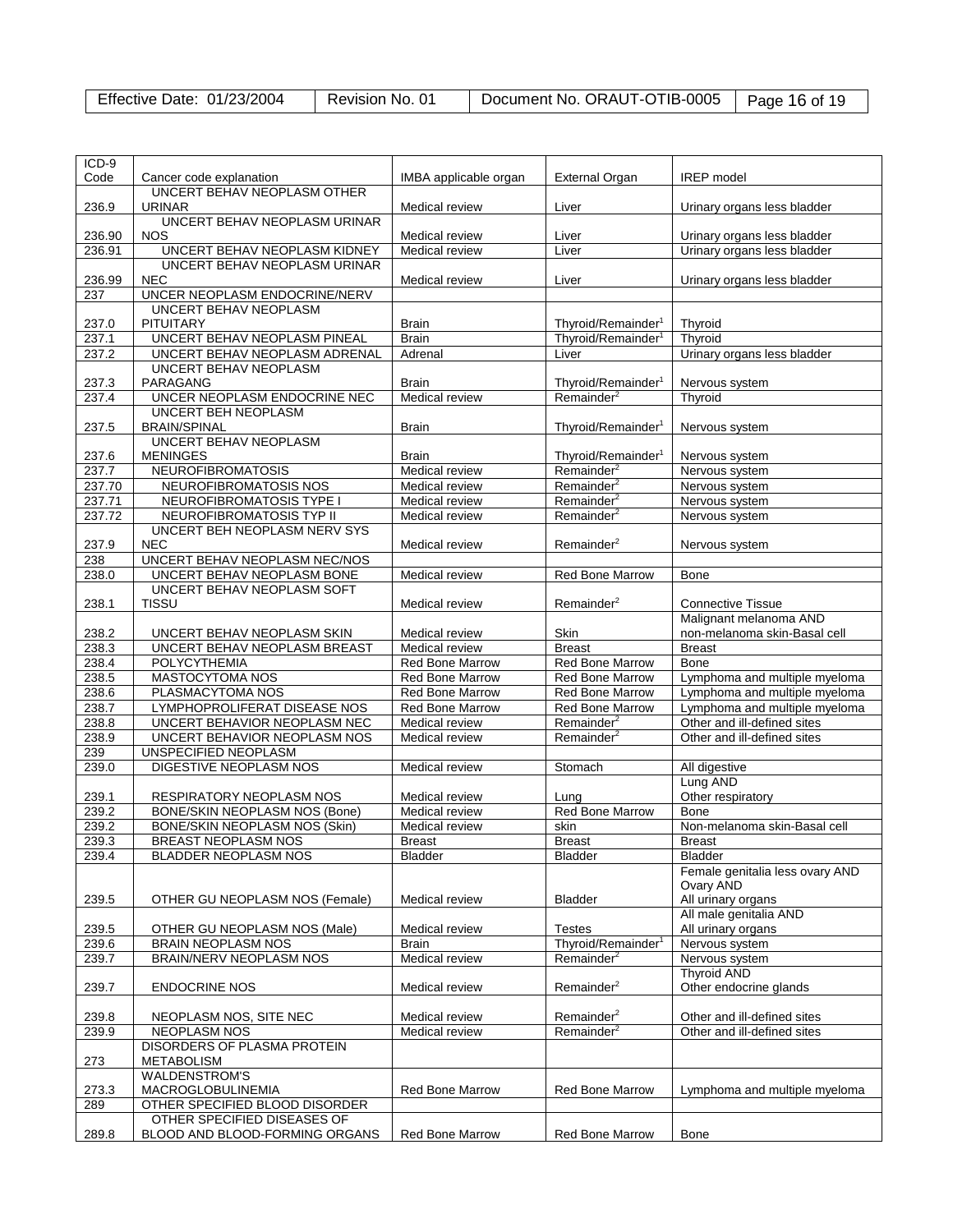| Effective Date: 01/23/2004<br>Document No. ORAUT-OTIB-0005   Page 17 of 19<br>Revision No. 01 |  |
|-----------------------------------------------------------------------------------------------|--|
|-----------------------------------------------------------------------------------------------|--|

- 1 See discussion in Section 4.3
- 2 See discussion in Section 4.4

3 – For secondary cancers, doses are assessed for the likely primary cancer site(s), which are selected using guidance in Table 7 of the

NIOSH-IREP Technical Documentation.

4 - 42 CFR 81.30 states this cancer is non-radiogenic for the purposes of EEOICPA and assigns zero probability of causation.

# **4.0 Discussion**

#### 4.1 Highest Non-metabolic organ

The dose estimate for a number of tissues is based on the highest non-metabolic organ dose, designated as "Highest non-met org/tiss" in the table. Metabolic organs are those that are specifically modeled by the ICRP for a particular element. The biokinetic models are based on the behavior of the particular element in the body, so the metabolic organs vary with the element of interest. The metabolic organs also include the gastrointestinal tract (ICRP 30) and, in the case of inhalation, the respiratory tract (ICRP 66).

For radionuclides that primarily emit alpha or beta radiation, the soft tissue compartment becomes the primary recipient of dose. This compartment contains all the organs not specifically accounted for in the metabolic model. This compartment accounts for the dose delivered by material actually deposited in that tissue. An additional source of exposure to the tissue is known as photon cross-irradiation. This cross-irradiation is the exposure to a tissue from photons originating in other tissues.

When the energy emitted by a radionuclide is primarily alpha or beta radiation, the soft tissue compartment becomes the primary source of dose. Under this scenario most of the non-metabolic organs receive the same dose. For radionuclides where photon emissions are a major source of energy emitted, the non-metabolic organ doses can vary due to their relative proximity to the metabolic organs in which the radionuclides concentrate. IMBA calculates the dose from both means of irradiation and sums them. For many radionuclides (predominately alpha and beta emitters) this will cause only minor differences in doses to non-metabolic organs, so choosing the highest is a realistic assumption with only minor (if any) overestimation.

It is conceivable that a situation could arise where a photon emitting radionuclide causes a large difference in doses delivered to non-metabolic organs. In accordance with the Internal Dose Reconstruction Implementation Guideline, it is acceptable in these situations to base the dose on an organ that is not the highest non-metabolic organ. The choice in these cases should be based on the proximity of the model organ to the actual organ of interest.

## 4.2 Medical review

Due to the complexity of determining the appropriate organ/tissue for some ICD-9 code cancers, a medical review by an ORAU team physician is required to determine the organ/tissue to use in IMBA for those cancers. These cancers have been designated in the table as "Medical review." The ORAU team physician will recommend to the dose reconstructor the appropriate organ/tissue for dose estimation purposes.

## 4.3 Thyroid/Remainder Selection for External Dose

For cancer sites where "Thyroid/Remainder" is listed for the external organ selection, there is no external dose model for the organ of interest and the organ is located in close proximity to the thyroid.. The thyroid has higher organ dose conversion factors than the remainder selection, thereby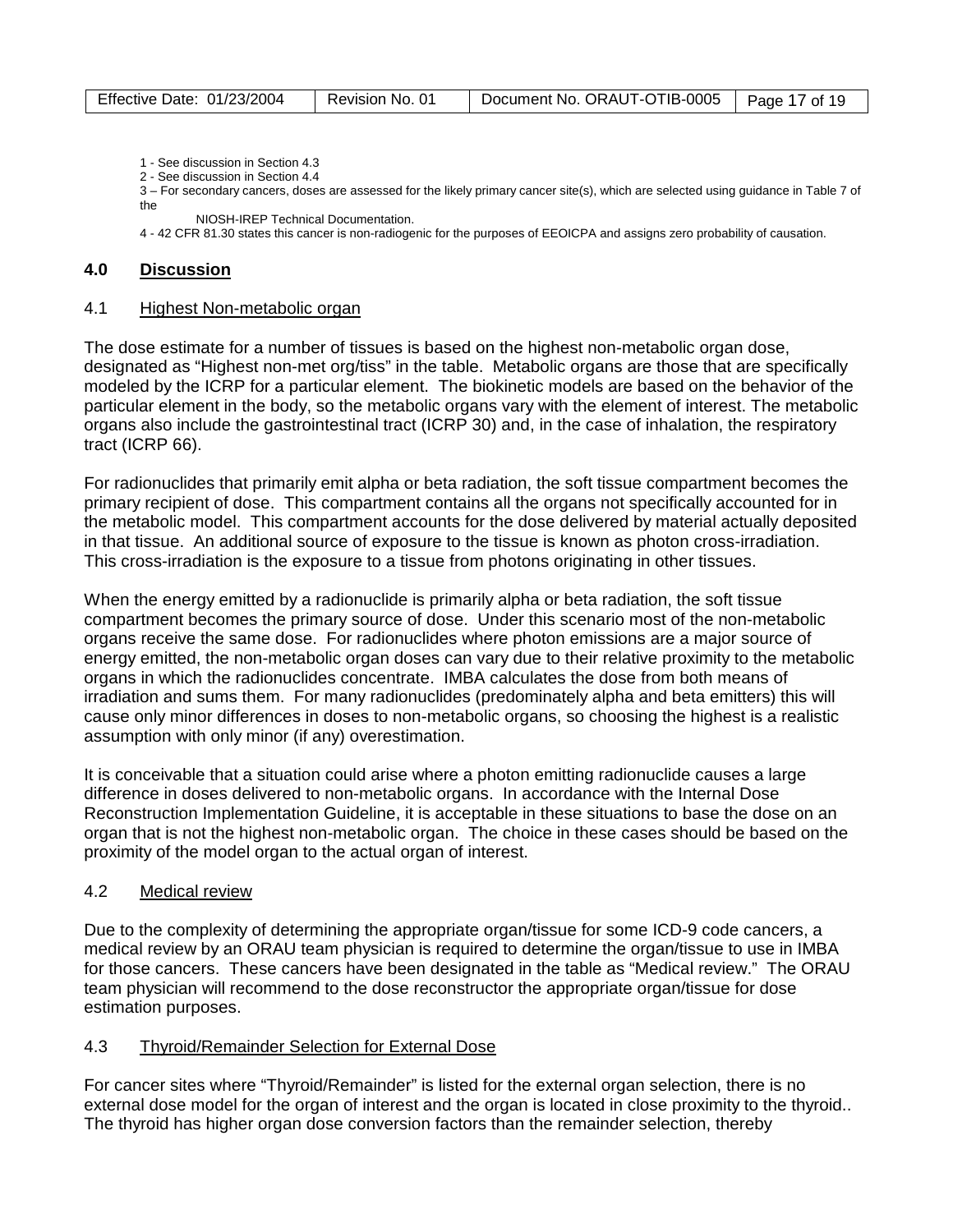| Effective Date: 01/23/2004 | Revision No. 01 | Document No. ORAUT-OTIB-0005 | Page 18 of 19 |
|----------------------------|-----------------|------------------------------|---------------|
|----------------------------|-----------------|------------------------------|---------------|

maximizing the dose. If a more realistic dose assessment is required rather than a maximizing dose assessment, then the remainder organ should be selected to calculate dose.

## 4.4 Remainder Selection for External Dose

When there are cancers of multiple organs or the cancer site are unknown, such as with lymphatic cancers, the remainder organ should be selected as the model to apply dose. However, if the organ location can be determined through the medical records or a medical review, then an organ in close physical proximity should be selected. The remainder selection provides a claimant favorable estimate of dose.

#### 4.5 Bladder

When the term "Bladder" is used in the table with no modifier, this represents the urinary bladder. When the organ of interest is the gallbladder, "Gallbladder" is specified clearly in the table above.

#### 4.6 Multiple IREP Models

When multiple IREP models are listed for a given cancer type, the IREP model(s) to be run is determined based upon the use of the words "OR" and "AND" in the IREP Model column.

For multiple IREP models listed that are connected by the word "OR", only the model that best fits the actual cancer type should be selected and run in IREP. For example, ICD-9 code 173.0 has listed "Non-melanoma skin-Basal cell OR Non-melanoma skin-Squamous cell" in the IREP Model column. The appropriate IREP model would be selected and run based on the type of skin cancer (Basel cell or Squamous cell) listed in the claim's DOL documentation.

For multiple IREP models listed that are connected by the word "AND", separate IREP runs are made for each of the listed models, and compensability is determined based on the claimant favorable model resulting in the highest probability of causation. For example, ICD-9 code 233.3 has listed "Female genitalia less ovary AND Ovary " in the IREP Model column. Separate IREP runs would be made using each model and compensability would be based upon the model that resulted in the highest probability of causation.

# **5.0 References**

- 1. 42 CFR § 81, *Guidelines for Determining the Probability of Causation Under the Energy Employees Occupational Illness Compensation Program Act of 2000*; Final Rule, Federal Register/Vol.67, No. 85/Thursday, May 2, 2002, p 22296
- 2. NIOSH, (2002) *Internal Dose Reconstruction Implementation Guideline, Rev 0*, OCAS-IG-002, National Institute for Occupational Safety and Health, Office of Compensation Analysis and Support, Cincinnati, Ohio, August 2002
- 3. NIOSH, (2002) *External Dose Reconstruction Implementation Guideline, Rev 1*, OCAS-IG-001, National Institute for Occupational Safety and Health, Office of Compensation Analysis and Support, Cincinnati, Ohio, August 2002